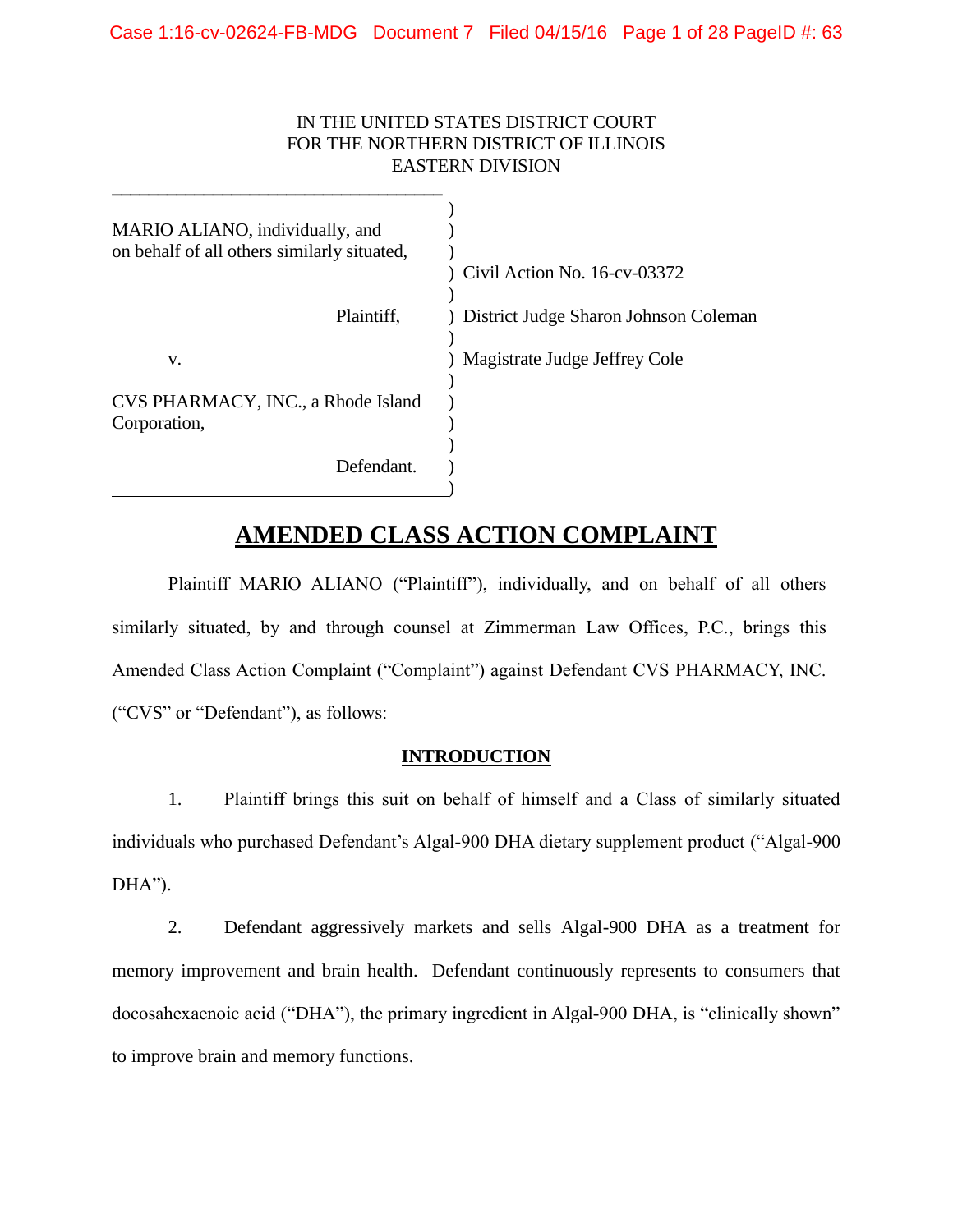3. The sole study on which Defendant bases its claim that Algal-900 DHA is "clinically shown" to improve memory has been discredited by the Federal Trade Commission ("FTC"), who concluded that the study does "not reveal any improvement in working memory[.]" The FTC declared that "clinical-proof claims [based on the study] are false and misleading."

4. Several clinical studies definitively conclude that DHA has no positive effect on adults' cognitive performance any greater than that of a placebo.

5. Defendant engages in unlawful, unfair, and deceptive business practices by ignoring scientific evidence and misrepresenting to consumers that Algal-900 DHA can improve brain and memory function, and that DHA has been clinically proven to do so, in order to induce consumers to reasonably rely on those misrepresentations and purchase Defendant's Product.

#### **PARTIES**

6. Plaintiff MARIO ALIANO ("Mr. Aliano") is a natural person and citizen of Illinois.

7. Defendant CVS PHARMACY, INC. is a Rhode Island corporation with its principal place of business in Woonsocket, Rhode Island, that does business nationwide, including in the state of Illinois. Defendant owns and operates over 7,000 CVS stores in the United States and over 270 stores in the State of Illinois.<sup>1</sup>

8. At all relevant times, Defendant was the registered marketer, retailer, and distributor of Algal-900 DHA. Defendant was responsible for the manufacturing, packaging, labeling, marketing, and sale of Algal-900 DHA products.

9. At all relevant times, Defendant sold Algal-DHA on its website and in thousands of CVS stores nationwide.

 1 *See* "Store Locator," CVS Pharmacy, *available at*: http://www.cvs.com/stores/cvs-pharmacy-locations/Illinois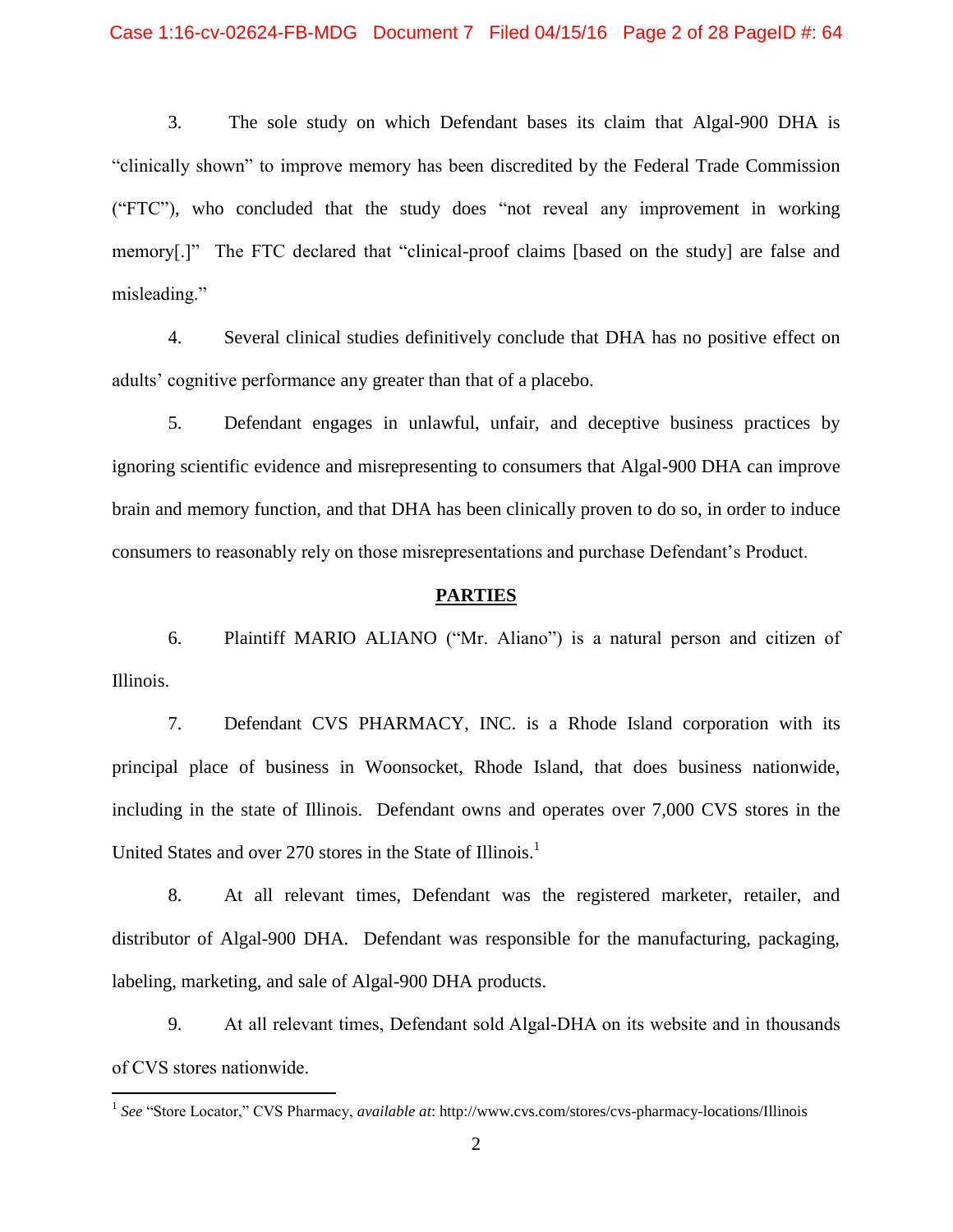#### **JURISDICTION AND VENUE**

10. This Court has general jurisdiction over Defendant because Defendant engages in business in the State of Illinois. Defendant owns and operates over 270 CVS stores located in Illinois.

11. This Court also has specific jurisdiction over Defendant because this suit arises out of Defendant's transaction of business, in which Plaintiff purchased Algal-900 DHA at a CVS store in Illinois.

12. Pursuant to 28 U.S.C. § 1332, this Court has subject matter jurisdiction over this class action because the aggregate amount in controversy exceeds \$5 million, class membership is no less than 100, and some members of the Class are citizens of states different than Defendant. Defendant readily admits the Court has subject matter jurisdiction, as it removed this case from Illinois state court on that basis.

13. Venue is proper in this District because Defendant transacts business in the Northern District of Illinois. CVS products are sold at over 270 CVS stores located in this District. Further, a substantial part of the events occurred in this District because the case arises out of CVS products that Plaintiff purchased in this District.

#### **FACTUAL ALLEGATIONS**

#### *Clinical Testing of DHA*

14. DHA, the primary ingredient in Algal-900 DHA, is a type of Omega-3 fatty acid.

15. Comprehensive, high-quality clinical studies have shown that Omega-3 fatty acids, including DHA, do not work any better than a placebo to improve adult memory and brain function.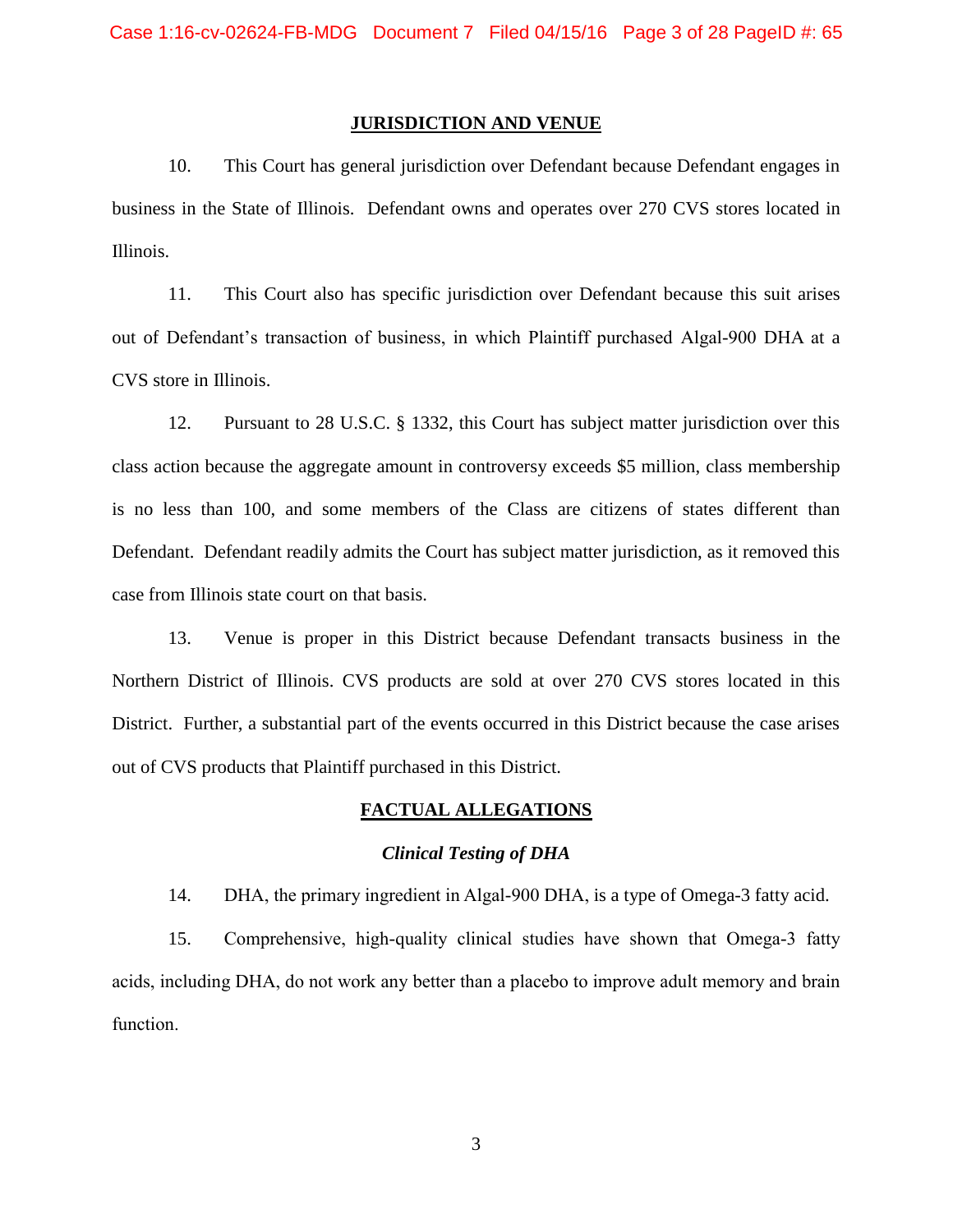#### Case 1:16-cv-02624-FB-MDG Document 7 Filed 04/15/16 Page 4 of 28 PageID #: 66

16. A 2005 study from the National Institute of Health tested the health benefits of Omega-3 fatty acids and concluded that their findings were "inadequate to conclude that Omega-3 fatty acids protect cognitive function with aging or the incident or clinical progression of dementia (including Alzheimer's disease), multiple sclerosis, and other neurological diseases."<sup>2</sup> The results of the study were included in a literature review conducted by the National Institute of Health.<sup>3</sup>

17. A 2014 peer-reviewed analysis from the American Journal of Clinical Nutrition of thirty-four (34) randomized, controlled trials of Omega-3 fatty acids concluded that Omega-3 fatty acids do not improve cognitive performance – including memory, immediate and delayed word recall, verbal fluency, and reaction times  $-$  in children, adults, or the elderly.<sup>4</sup> The trials involved 12,999 subjects that were treated with omega-3 fatty acids for more than three (3) months.

18. A 2015 study from the National Institute of Health tested the effect of Omega-3 fatty acids and other dietary supplements on cognitive functions in the elderly and concluded that "oral supplementation with [omega-3 fatty acids] had no statistically significant effect on cognitive function."<sup>5</sup>

 $\overline{a}$ 

<sup>2</sup> NIH, *Omega-3 Fatty Acids and Health: Fact Sheet for Health Professionals*, *available at*: https://goo.gl/5dUJHr (visited Feb. 10, 2016).

<sup>3</sup> Catherine H. MacLean, et al., *Effects of Omega-3 Fatty Acids on Cognitive Function with Aging, Dementia, and Neurological Diseases*, National Center for Biotechnology Information, *available at:*  http://www.ncbi.nlm.nih.gov/books/NBK11893/

<sup>4</sup> Jiangjian Jiao et al., *Effect of n-3 PUFA Supplementation on Cognitive Function Throughout the Life Span from Infancy to Old Age: A Systematic Review and Meta-Analysis of Randomized Controlled Trials*, 102 Am. J. Clinical Nutrition 1422 (Dec. 2014), *available at*: [http://goo.gl/ISghfV \(viewed](http://goo.gl/ISghfV%20(viewed) Feb. 10, 2016).

<sup>5</sup> Emily Y. Chew et al., *Effect of Omega-3 Fatty Acids, Lutein/Zeaxanthin, or Other Nutrient Supplementation on Cognitive Function*, 314 JAMA 791 (Aug. 25, 2015), http://goo.gl/ySGXDB (viewed Feb. 10, 2016).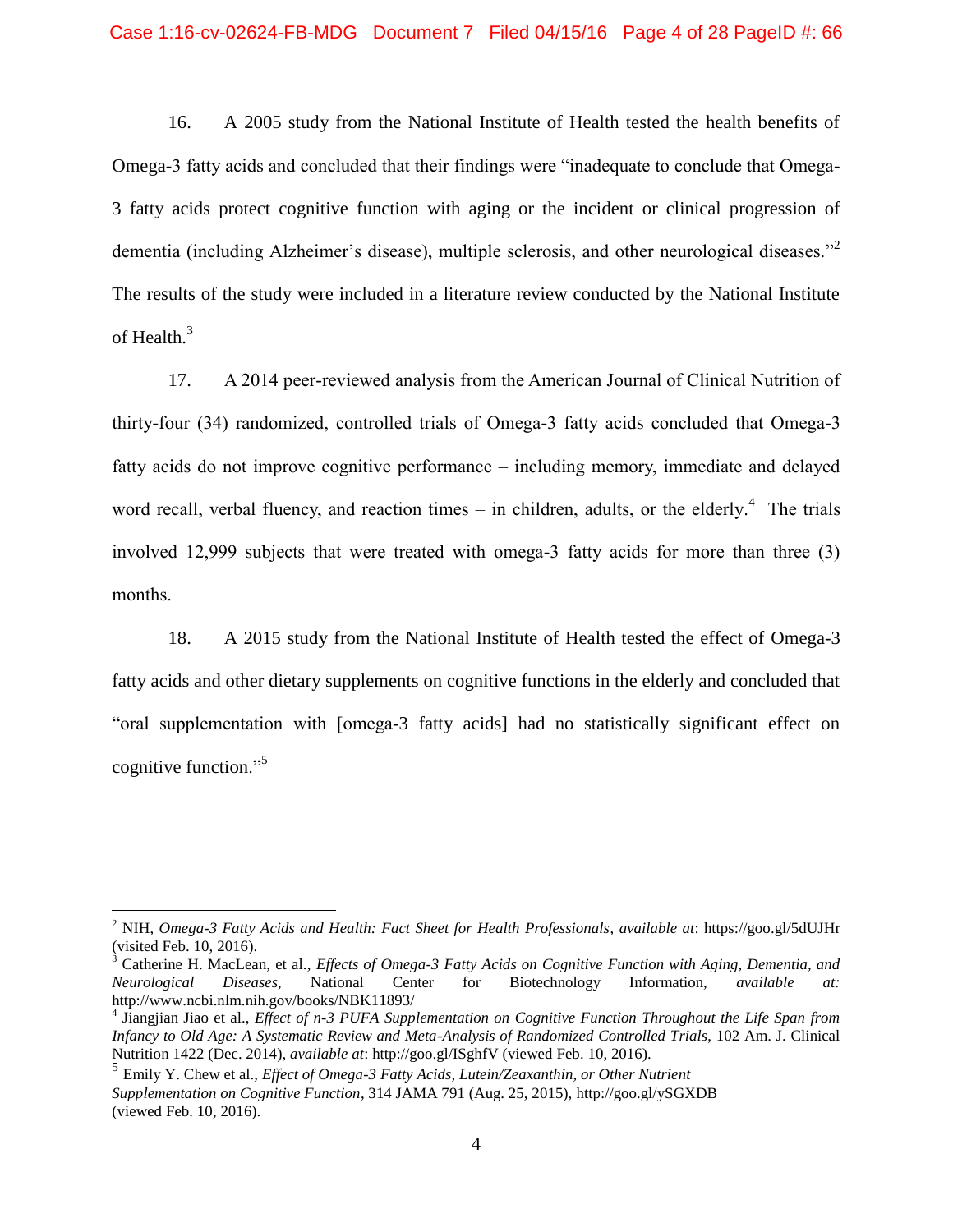#### *The MIDAS Study*

19. The only study on which Defendant bases its claims that DHA improves cognitive and memory function is the "MIDAS Study."<sup>6</sup>

20. The MIDAS Study was funded by Martek Biosciences Corporation ("Martek") for the purpose of promoting "BrainStrong Adult," Martek's own DHA dietary supplement product.

21. The MIDAS Study's author and principal investigator was an employee of Martek.

22. An FTC complaint ("FTC Complaint") was filed against companies that advertised that DHA is "clinically shown to improve memory" based on the MIDAS Study, prompting an FTC investigation of the MIDAS Study.

23. In response to the FTC Complaint, the FTC concluded that the MIDAS Study does "not reveal any improvement in working memory."<sup>7</sup> The FTC found that companies' "clinical-proof claims" that DHA improves memory were "false and misleading." The FTC did not believe the companies "possessed the evidence necessary to back up such reasonable interpretations by consumers."

24. The FTC held that advertisements for DHA dietary supplement products that use the phrases "clinically shown" or "clinically proven," in reference to the MIDAS Study's findings regarding DHA and memory, misrepresent the results of the MIDAS Study. The FTC enjoined companies from making such misrepresentations.

 $\overline{a}$ 

<sup>6</sup> Karin Yurko-Mauro, Beneficial Effects of Docosahexaenoic Acid on Cognition in Age-Related Cognitive Decline, 6 *Alzheimer's & Dementia* 456 (2010). 7 FTC, *Statement of Chairwoman Edith Ramirez and Commission Julie Brill: In the Matter of i-Health, Inc. and* 

*Martek Biosciences Corp.* (June 6, 2014), *available at*: https://goo.gl/BdKT70 (viewed Feb. 9, 2016).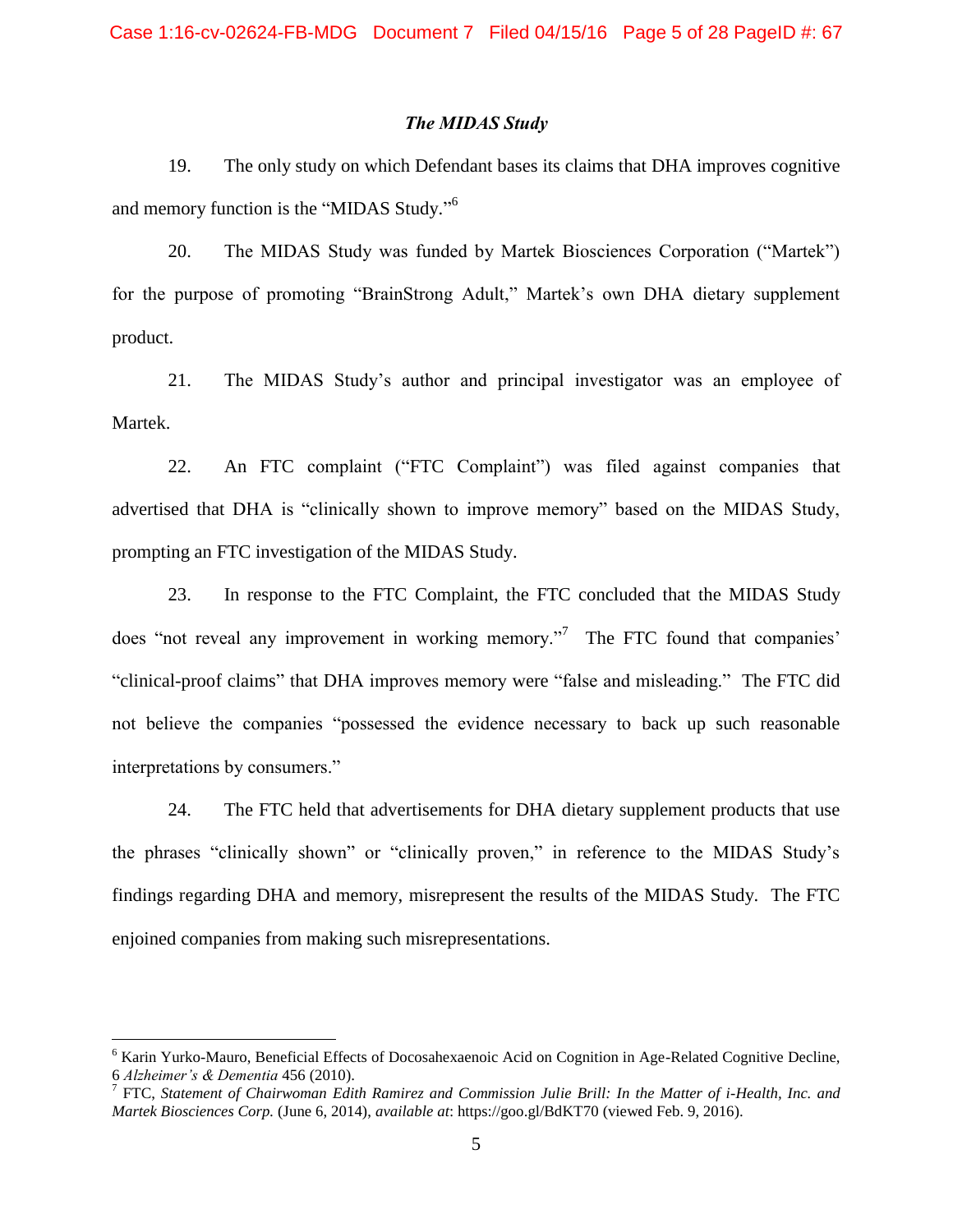#### *Defendant's Misleading Advertising*

25. Despite substantial scientific evidence to the contrary, Defendant advertises that Algal-900 DHA improves adult memory and brain function and is clinically proven to do so.

26. The front and back of packages for Defendant's Algal-900 DHA products read, "CLINICALLY SHOWN MEMORY IMPROVEMENT."

27. The front of the package for Defendant's Algal-900 DHA products reads, "The only DHA form & dosage clinically shown to improve memory[.]"

28. The back of the package for Defendant's Algal-900 DHA includes a section entitled "FACTS ABOUT ALGAL DHA," under which Defendant claims, "CVS/pharmacy Algal-900 DHA is an algae-sourced omega-3, and is clinically shown to improve memory[.]"

29. Defendant does not have a reasonable basis for the claims it makes regarding Algal-900 DHA's potential effect on adult memory to ensure that its claims are truthful and nondeceptive.

#### *FDA Required Disclaimers*

30. The Food and Drug Administration ("FDA") enacted section 101.93 of the Code of Federal Regulations, which requires statements regarding the health benefits of dietary supplements that are printed on the dietary supplement's label to be accompanied by a disclaimer. *See* 21 C.F.R. § 101.93(b); *see also* 21 U.S.C. § 343(r)(6).

31. The required disclaimer must state the following:

This statement has not been evaluated by the Food and Drug Administration. This product is not intended to diagnose, treat, cure, or prevent any disease.

*See* 21 C.F.R. § 101.93(c).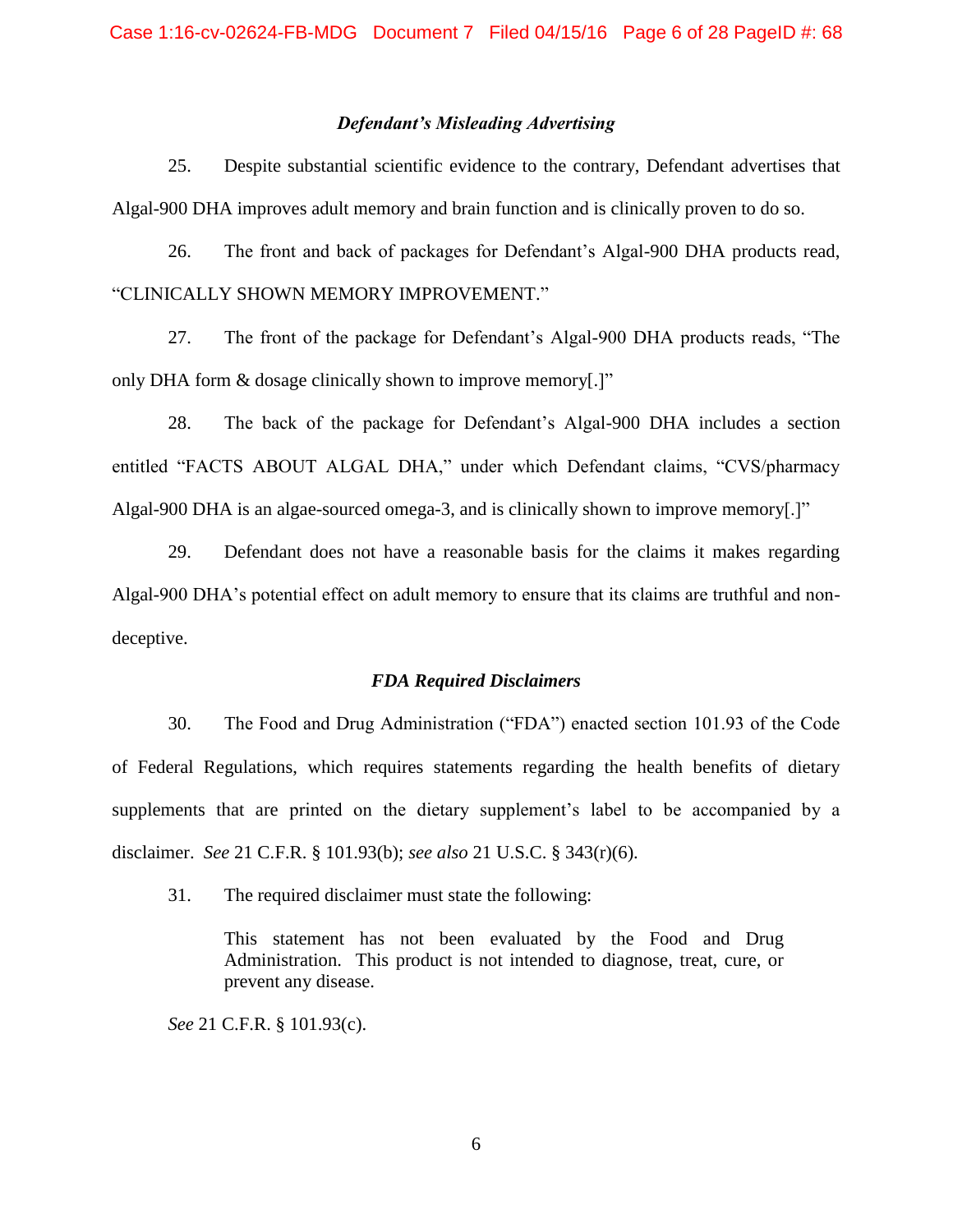#### Case 1:16-cv-02624-FB-MDG Document 7 Filed 04/15/16 Page 7 of 28 PageID #: 69

32. The required disclaimer must be either placed adjacent to the statement regarding the dietary supplement or linked to the statement regarding the dietary supplement with a symbol, such an as asterisk. *See* 21 C.F.R. § 101.93(d).

33. Defendant was required by the Code of Federal Regulations and the FDA to place such a disclaimer with each of the above-described statements placed on Algal-900 DHA's packaging.

34. Defendant's statements on the packaging of Algal-900 DHA are not accompanied by the disclaimers required by the Code of Federal Regulations and the FDA. Such disclaimers appear nowhere on Algal-900 DHA's packaging.

#### *Facts Relevant to Plaintiff*

35. Plaintiff purchased Algal-900 DHA from Defendant's pharmacy store on several occasions, and as recently as February 2016.

36. Plaintiff purchased Algal-900 DHA falsely believing that the product was clinically proven to improve adult memory, and he purchased Algal-900 DHA in order to improve his own memory in reliance on Defendant's misrepresentations and omissions set forth above.

37. The Algal-900 DHA purchased by Plaintiff contained false and misleading statements on its packaging that represented that DHA could improve adult memory and brain functions and has been clinically proven to do so, as set forth above.

38. The statements on Algal-900 DHA's packaging did not contain the disclaimers required by the Code of Federal Regulations and the FDA, as set forth above.

39. Plaintiff experienced no improvement in his memory after consuming Algal-900 DHA. The product does not work, and it is worthless.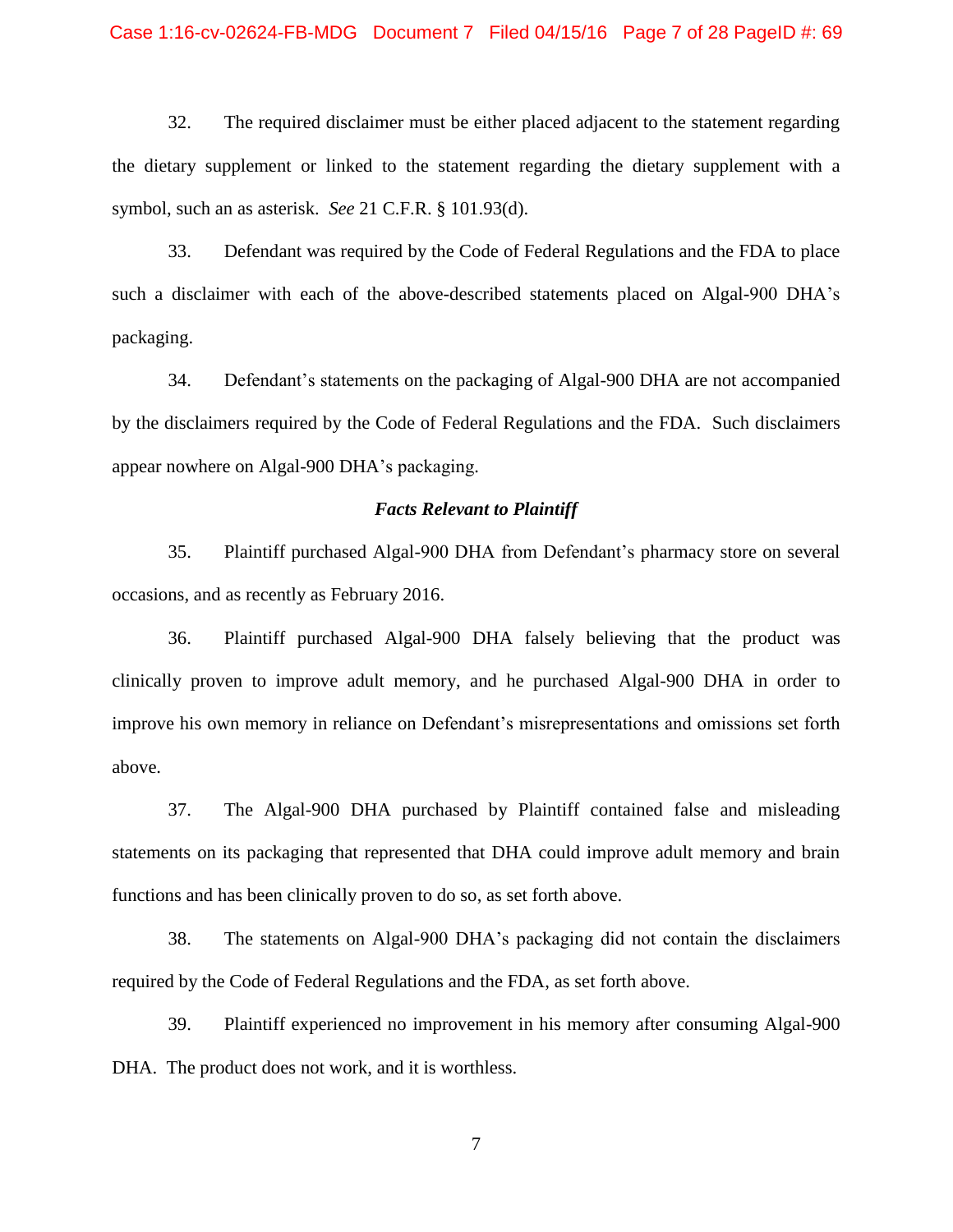### **CLASS ALLEGATIONS**

40. Plaintiff brings this action pursuant to Fed. R. Civ. P. Rule 23, on behalf of a

nationwide class of similarly situated individuals and entities (the "Class"), defined as follows:

All persons who purchased Algal-900 DHA in the United States.

Excluded from the Class are: (1) Defendant, Defendant's agents, subsidiaries, parents, successors, predecessors, and any entity in which Defendant or its parents have a controlling interest, and those entities' current and former employees, officers, and directors; (2) the Judge to whom this case is assigned and the Judge's immediate family; (3) any person who executes and files a timely request for exclusion from the Class; (4) any persons who have had their claims in this matter finally adjudicated and/or otherwise released; and (5) the legal representatives, successors and assigns of any such excluded person.

41. Plaintiff also brings this action pursuant to Fed. R. Civ. P. Rule 23, on behalf of a

subclass of similarly situated individuals and entities (the "Illinois Subclass"), defined as follows:

All persons who purchased Algal-900 DHA in the state of Illinois.

Excluded from the Illinois Subclass are: (1) Defendant, Defendant's agents, subsidiaries, parents, successors, predecessors, and any entity in which Defendant or its parents have a controlling interest, and those entities' current and former employees, officers, and directors; (2) the Judge to whom this case is assigned and the Judge's immediate family; (3) any person who executes and files a timely request for exclusion from the Illinois Subclass; (4) any persons who have had their claims in this matter finally adjudicated and/or otherwise released; and (5) the legal representatives, successors and assigns of any such excluded person.

42. Fed. R. Civ. P. Rule 23(a) provides that four prerequisites must be satisfied for a

class to be certified: (1) that the proposed Class is so numerous that joinder of all members is impracticable; (2) that there are questions of law or fact common to the Class; (3) that the claims of the representative party are typical of the claims of the Class; and (4) that the representative party will fairly and adequately protect the interests of the Class. Fed. R. Civ. P. 23(a). This case satisfies all of those factors. Additionally, to be entitled to class certification, one of the subsections of Fed. R. Civ. P. Rule 23(b) must be satisfied.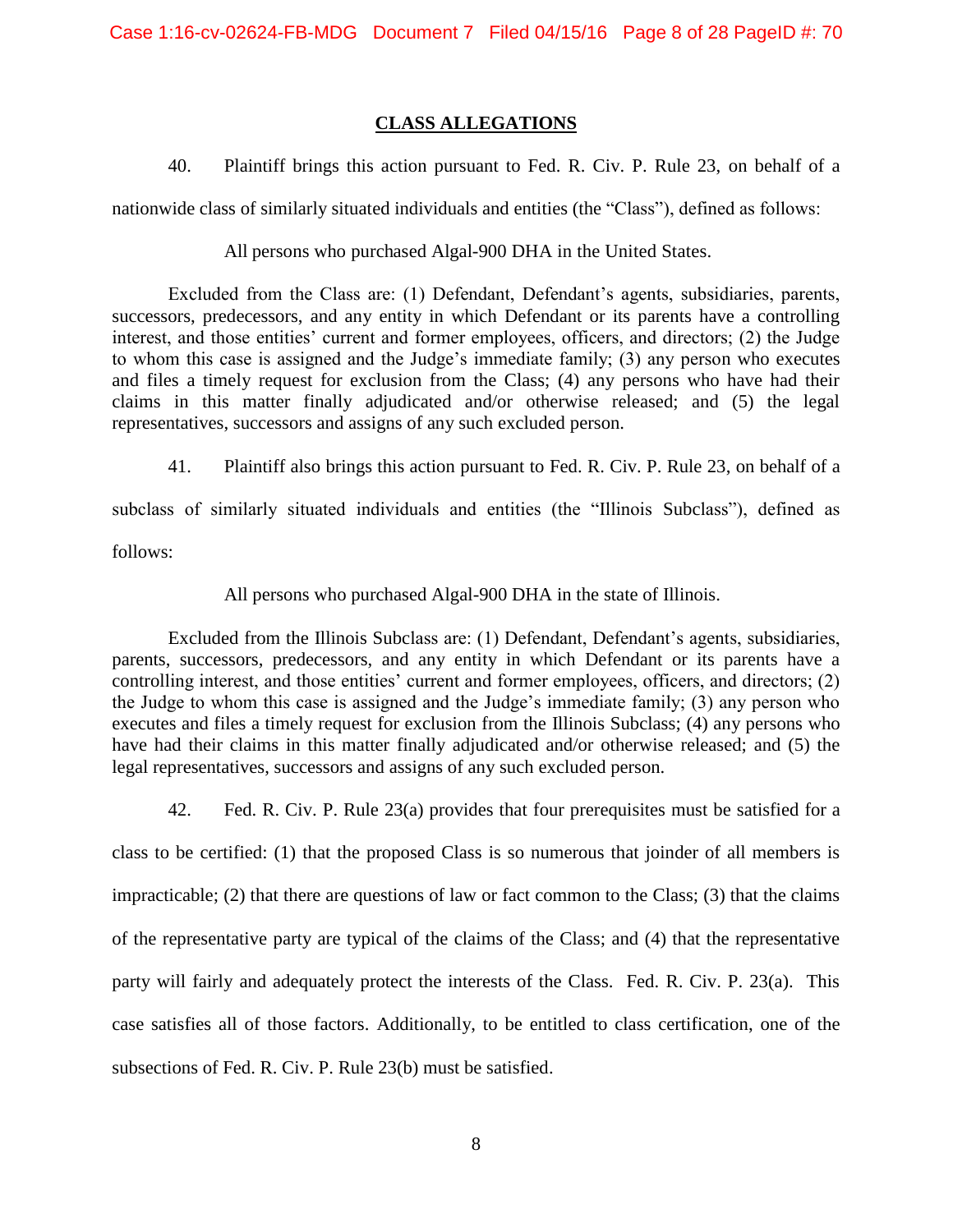43. **Numerosity.** The Class and Illinois Subclass are so numerous that joinder of all individual members in one action would be impracticable. CVS is the second largest pharmacy chain in the United States and has over  $7,000$  stores nationwide,  $8$  each of which serve hundreds of customers daily. Therefore, it is reasonable to assume that the Class and Illinois Subclass comprise of thousands of CVS customers, if not more.

44. Class members can be easily identified through Defendant's records or by other means. Upon information and belief, Defendant has means by which it can identify customers who bought specific items.

45. **Typicality.** Plaintiff's claims are typical of the claims of the Class members. All are based on the same legal theories and arise from Defendant's same unlawful conduct, to wit: Defendant's misrepresentations in its marketing and selling of Algal-900 DHA. Defendant's misconduct was common and uniform to all Class members.

46. **Commonality and Predominance.** There is a well-defined community of interest in the questions of law and fact presented in this case. The questions of law and fact common to the proposed Class members predominate over questions, if any, that affect only individual Class members, and these common questions of law and fact include, but are not limited to:

- a. Whether Algal-900 DHA can improve adult memory and brain functions;
- b. Whether Algal-900 DHA is "clinically shown" to improve adult memory and brain functions;
- c. Whether Defendant's advertisements that Algal-900 DHA can improve adult memory and brain function and is "clinically shown" to do so are misrepresentations;
- d. Whether Defendant was required to print a disclaimer alongside its marketing statements on Algal-900 DHA's packaging;

 $\overline{a}$ 

<sup>8</sup> "Top 100 Retailers," National Retail Federation, *available at:* https://nrf.com/resources/annual-retailer-lists/top-100-retailers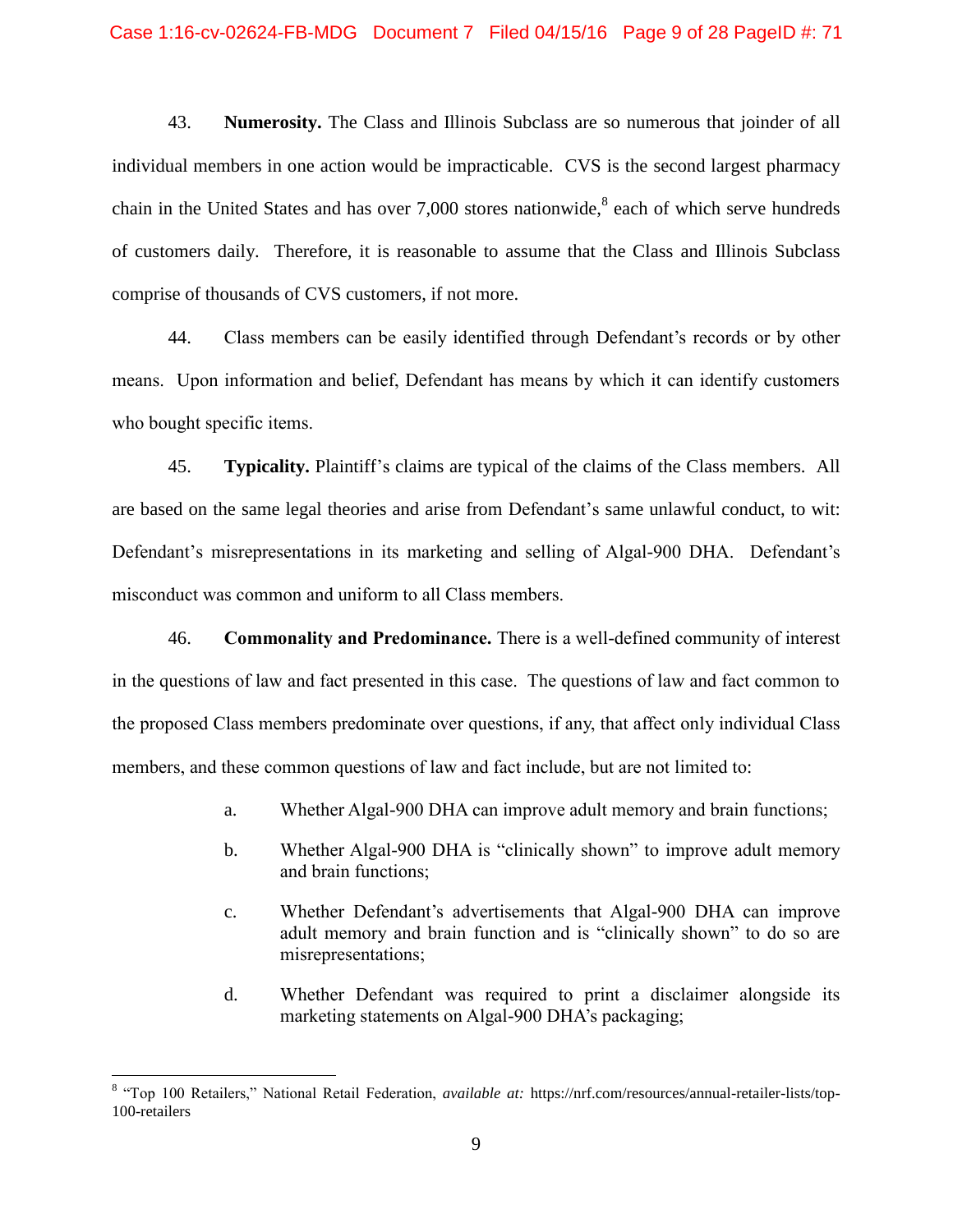- e. Whether Defendant's misrepresentations to consumers constitute deceptive acts or practices within the meaning of the Illinois Consumer Fraud and Deceptive Trade Practices Act;
- f. Whether Defendant's misrepresentations to consumers violate the Consumer Fraud and Deceptive Trade Practices Acts of the various states and District of Columbia;
- g. Whether Defendant's misrepresentations to consumers constitute fraud;
- h. Whether Defendant's misrepresentations to consumers constitute fraudulent misrepresentation; and
- i. Whether Defendant unjustly retained a benefit to the detriment of Plaintiff and Class members, and violated the fundamental principles of justice, equity, and good conscience.

47. **Adequacy of Representation.** Plaintiff will fairly and adequately protect the interests of the members of the Class. Plaintiff has retained competent counsel experienced in class action litigation in state and federal courts nationwide, and Plaintiff has no interest adverse to any member of the Class. Plaintiff intends to prosecute this case vigorously on behalf of himself and the Class.

48. **Superiority.** A class action is superior to other available means for the fair and efficient adjudication of the claims of the Class members. Individual actions are not economically feasible.

### **COUNT I**

## **(on Behalf of the Illinois Subclass) Violation of the Illinois Consumer Fraud and Deceptive Trade Practices Act (815 ILCS § 505/1,** *et seq.***)**

49. Plaintiff repeats and re-alleges the allegations in Paragraphs 1-48 with the same force and effect as though fully set forth herein.

50. The Illinois Consumer Fraud and Deceptive Business Practices Act ("ICFA"), 815 ILCS §§ 505/1, *et seq.*, provides protection to consumers by mandating fair competition in commercial markets for goods and services.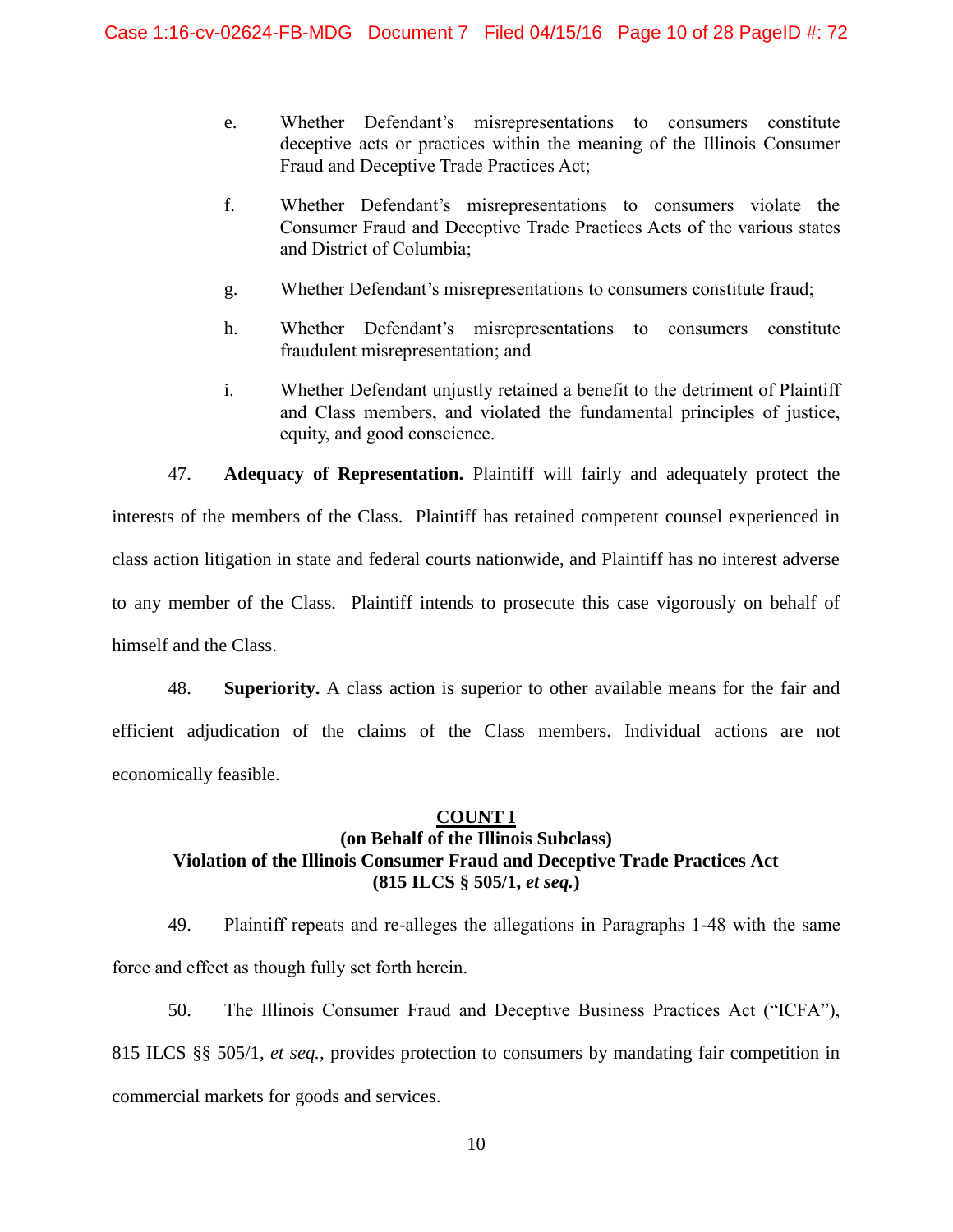#### Case 1:16-cv-02624-FB-MDG Document 7 Filed 04/15/16 Page 11 of 28 PageID #: 73

51. The ICFA prohibits any deceptive, unlawful, unfair, or fraudulent business acts or practices using deception, fraud, false pretenses, false promises, false advertising, misrepresentation, or the concealment, suppression, or omission of any material fact, or the use or employment of any practice described in Section 2 of the "Uniform Deceptive Trade Practices Act". 815 ILCS § 505/2.

52. The ICFA applies to Defendant's acts as described herein because it applies to transactions involving the sale of goods or services to consumers.

53. Defendant is a "person," as defined by 815 ILCS § 505/1(c).

54. Algal-900 DHA is a consumer good.

55. Plaintiff and each member of the Illinois Subclass are "consumers," as defined by 815 ILCS § 505/1(e), because they purchased Algal-900 DHA for personal use.

56. Algal-900 DHA constitutes "merchandise," as defined by 815 ILCS § 505/1(b).

57. Defendant made false and fraudulent statements, and misrepresented material facts, regarding Algal-900 DHA sold to consumers, including the misrepresentation that DHA can improve adult memory and brain function and the misrepresentation that DHA is "clinically shown" to improve adult memory and brain function.

58. Defendant omitted material facts regarding Algal-900 DHA, including the fact that several clinical studies found that DHA has no positive effect on adult memory and brain functions, the fact that Defendant's alleged clinical support that DHA can improve memory is based solely on the MIDAS Study, the fact that the FTC found that the MIDAS Study does not actually show that DHA improves memory, and the fact that the FTC enjoined companies from misrepresenting that the MIDAS Study clinically shows that DHA improves adult memory.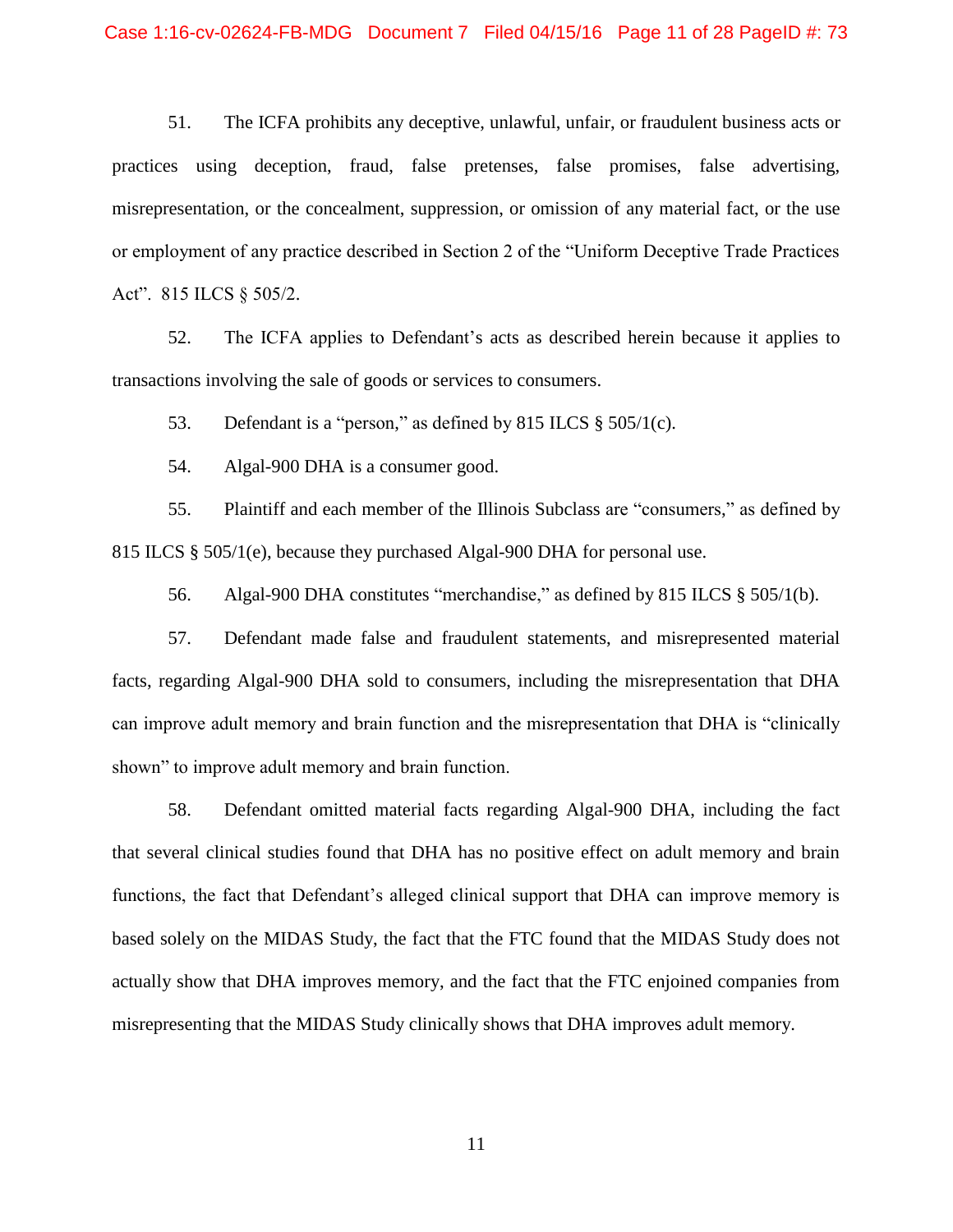#### Case 1:16-cv-02624-FB-MDG Document 7 Filed 04/15/16 Page 12 of 28 PageID #: 74

59. Defendant further misrepresents the quality and effect of Algal-900 DHA by failing to include the disclaimer required by the FDA and the Code of Federal Regulations.

60. Defendant's misrepresentations and omissions regarding Algal-900 DHA constitute deceptive and unfair acts or practices prohibited by the ICFA.

61. Defendant's misrepresentations and omissions possess the tendency or capacity to mislead and create the likelihood of deception.

62. Defendant's actions are unfair business practices because they offend an established public policy and are immoral, unethical, oppressive, unscrupulous, and substantially injurious to consumers.

63. Defendant's aforementioned misrepresentations and omissions were made in the course of Defendant's business relative to operating CVS stores, and Defendant continues to make the aforementioned misrepresentations and omissions.

64. Defendant intended that Plaintiff and Illinois Subclass members rely on the false statements, misrepresentations, and omissions of material facts in purchasing Algal-900 DHA.

65. Plaintiff and Illinois Subclass members reasonably relied on Defendant's misrepresentations and omissions when they purchased Algal-900 DHA, and they purchased the product based on Defendant's misrepresentations and omissions.

66. Acting as reasonable consumers, had Plaintiff and Illinois Subclass members been aware of the true facts regarding Algal-900 DHA, they would have declined to purchase Algal-900 DHA. The only reason a consumer would purchase Algal-900 DHA is to improve adult memory and brain function. This product is worthless, because it does not do so.

67. As such, Plaintiff and Illinois Subclass members suffered injuries in fact  $-i.e.,$  the loss of the money they paid for Algal-900 DHA.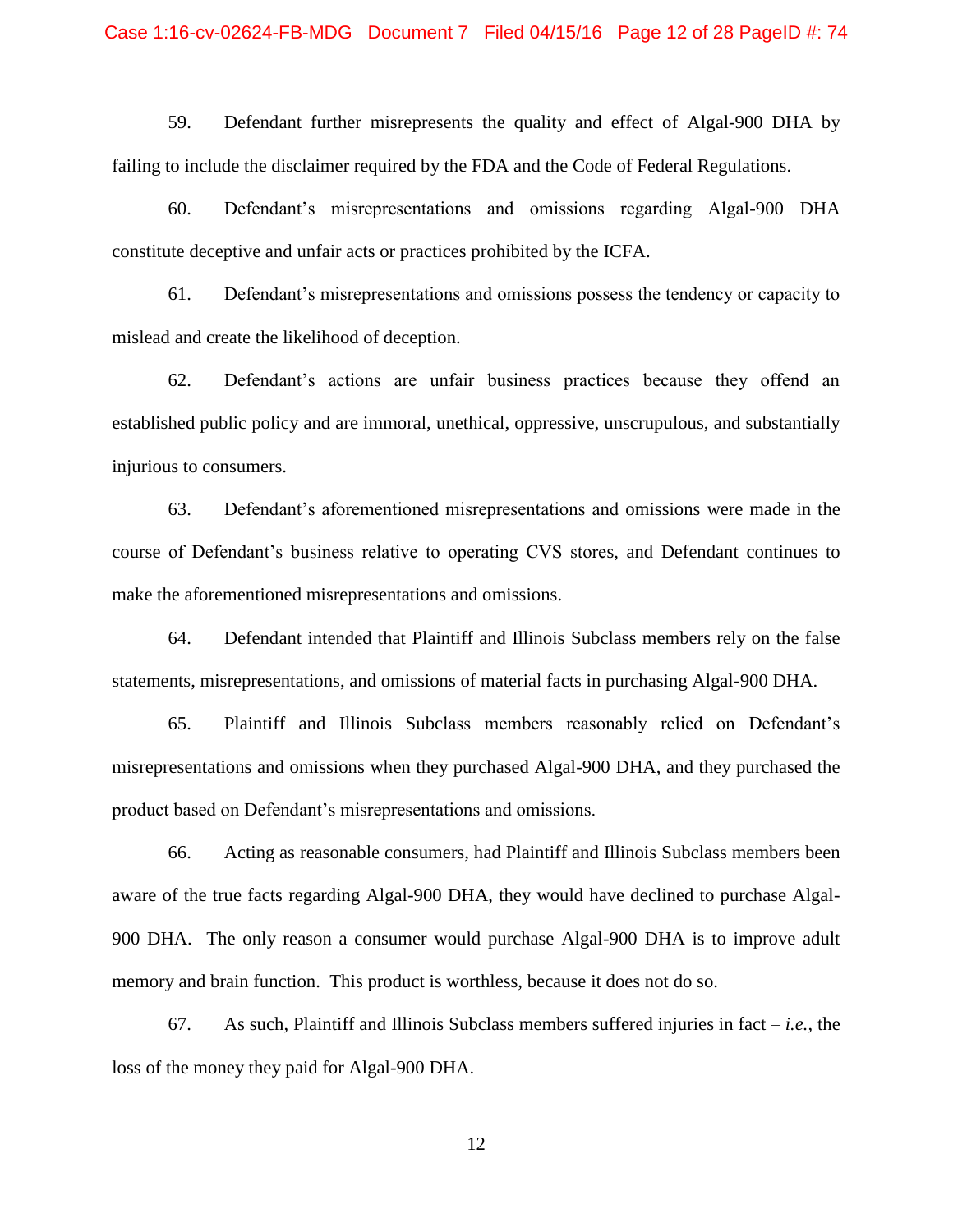68. As a direct and proximate result of Defendant's unfair and deceptive acts or practices, Plaintiff and members of the Illinois Subclass suffered damages by purchasing Algal-900 DHA because they would not have purchased Algal-900 DHA.

### **PRAYER FOR RELIEF**

WHEREFORE, Plaintiff MARIO ALIANO, individually, and on behalf of the Illinois

Subclass, prays for an Order as follows:

- A. Finding that this action satisfies the prerequisites for maintenance as a class action set forth in Fed. R. Civ. P. Rule 23 and certifying the Illinois Subclass defined herein;
- B. Designating Plaintiff as representative of the Illinois Subclass and his undersigned counsel as Class Counsel;
- C. Entering judgment in favor of Plaintiff and the Illinois Subclass and against Defendant;
- D. Enjoining Defendant from making false representations and omissions concerning Algal-900 DHA that will be sold to customers;
- E. Awarding Plaintiff and the Illinois subclass damages equal to the amount of actual damages that they sustained;
- F. Awarding Plaintiff and the Illinois Subclass attorneys' fees and costs, including interest thereon, as allowed or required by law; and
- G. Granting all such further and other relief as the Court deems just and appropriate.

### **COUNT II (on Behalf of the Nationwide Class) Violation of the Consumer Fraud and Deceptive Trade Practices Acts of the Various States and District of Columbia**

69. Plaintiff repeats and re-alleges the allegations in Paragraphs 1-48 with the same

force and effect as though fully set forth herein.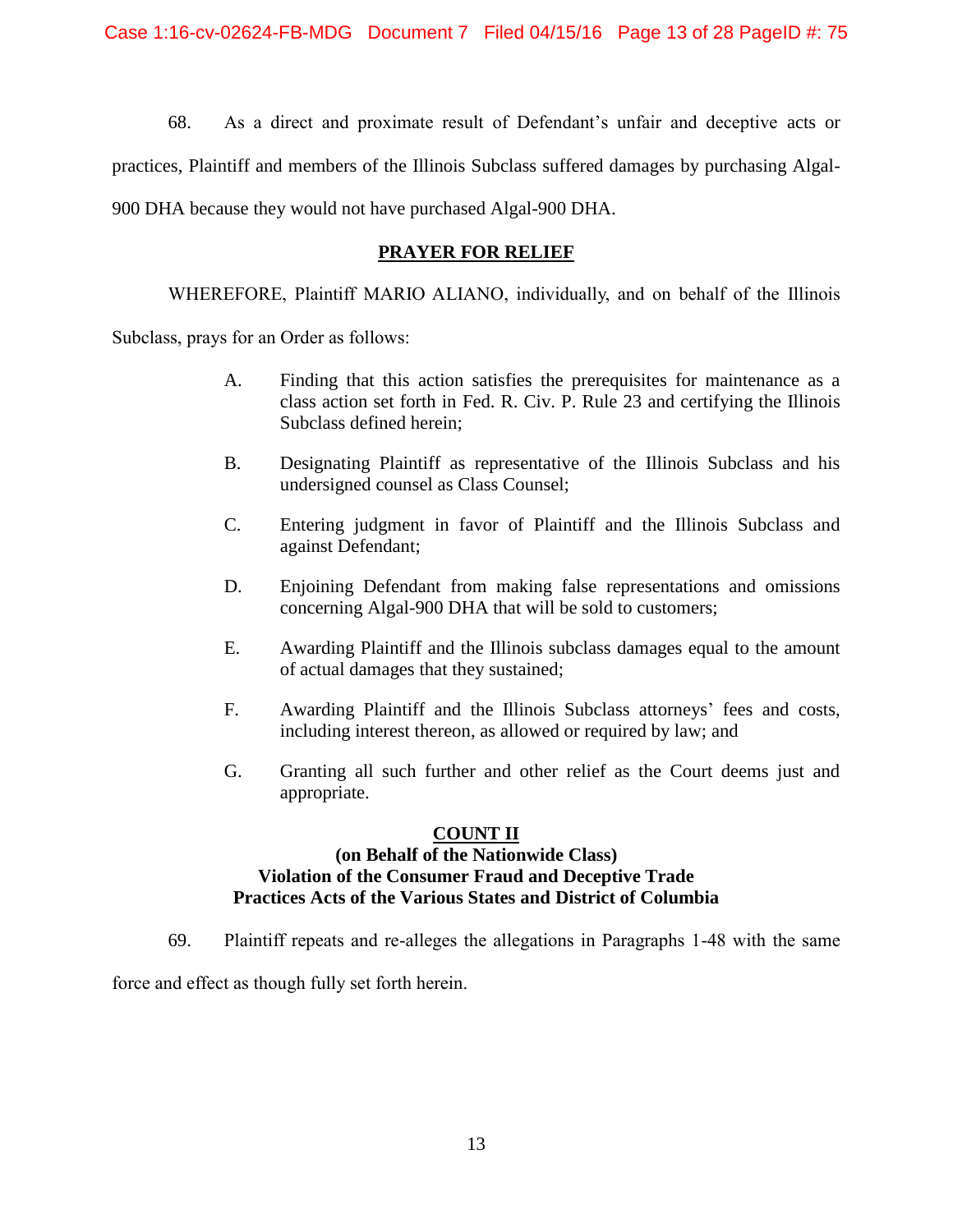70. Plaintiff brings this Count individually, and on behalf of all similarly situated residents of each of the 50 states and the District of Columbia for violations of the respective statutory consumer protection laws, as follows:

- a. the Alabama Deceptive Trade Practices Act, Ala.Code 1975, § 8–19–1, *et seq*.;
- b. the Alaska Unfair Trade Practices and Consumer Protection Act, AS § 45.50.471, *et seq*.;
- c. the Arizona Consumer Fraud Act, A.R.S §§ 44-1521, *et seq*.;
- d. the Arkansas Deceptive Trade Practices Act, Ark.Code §§ 4-88-101, *et seq*.;
- e. the California Unfair Competition Law, Bus. & Prof. Code §§17200, *et seq*. and 17500 *et seq*.;
- f. the California Consumers Legal Remedies Act, Civil Code §1750, *et seq*.;
- g. the Colorado Consumer Protection Act, C.R.S.A. §6-1-101, *et seq*.;
- h. the Connecticut Unfair Trade Practices Act, C.G.S.A. § 42-110, *et seq*.;
- i. the Delaware Consumer Fraud Act, 6 Del. C. § 2513, *et seq*.;
- j. the D.C. Consumer Protection Procedures Act, DC Code § 28-3901, *et seq*.;
- k. the Florida Deceptive and Unfair Trade Practices Act, FSA § 501.201, *et seq*.;
- l. the Georgia Fair Business Practices Act, OCGA § 10-1-390, *et seq*.;
- m. the Hawaii Unfair Competition Law, H.R.S. § 480-1, *et seq*.;
- n. the Idaho Consumer Protection Act, I.C. § 48-601, *et seq*.;
- o. the Indiana Deceptive Consumer Sales Act, IN ST § 24-5-0.5-2, *et seq*.;
- p. The Iowa Private Right of Action for Consumer Frauds Act, Iowa Code Ann. § 714H.1, *et seq*.;
- q. the Kansas Consumer Protection Act, K.S.A. § 50-623, *et seq*.;
- r. the Kentucky Consumer Protection Act, KRS 367.110, *et seq*.;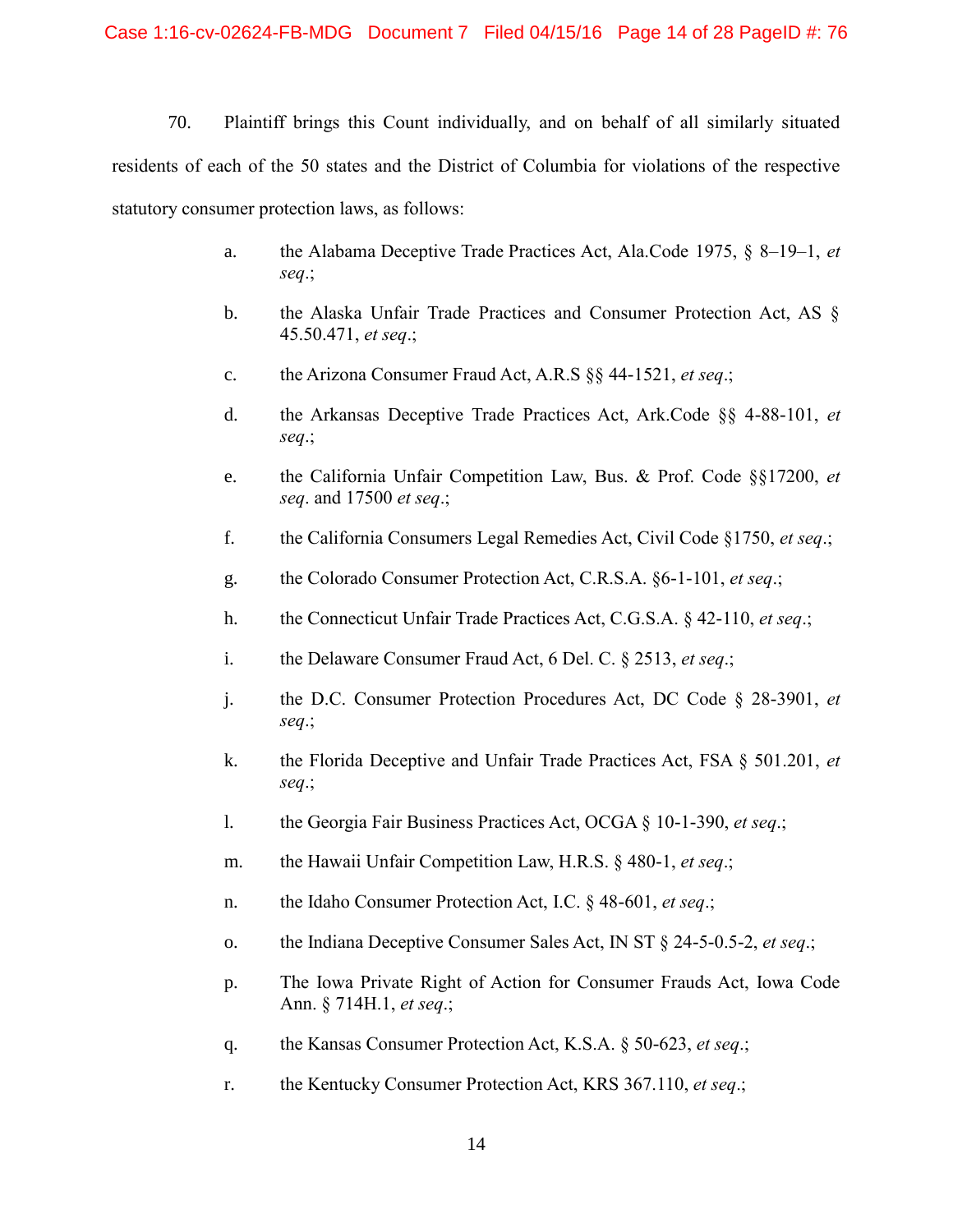- s. the Louisiana Unfair Trade Practices and Consumer Protection Law, LSA-R.S. 51:1401, *et seq*.;
- t. the Maine Unfair Trade Practices Act, 5 M.R.S.A. § 205-A, *et seq*.;
- u. the Maryland Consumer Protection Act, MD Code, Commercial Law, § 13-301, *et seq*.;
- v. the Massachusetts Regulation of Business Practices for Consumers Protection Act, M.G.L.A. 93A, *et seq*.;
- w. the Michigan Consumer Protection Act, M.C.L.A. 445.901, *et seq*.;
- x. the Minnesota Prevention of Consumer Fraud Act, Minn. Stat. § 325F.68, *et seq*.;
- y. the Mississippi Consumer Protection Act, Miss. Code Ann. § 75-24-1, *et seq*.;
- z. the Missouri Merchandising Practices Act, V.A.M.S. § 407, *et seq*.;
- aa. the Montana Unfair Trade Practices and Consumer Protection Act of 1973, Mont. Code Ann. § 30-14-101, *et seq*.;
- bb. the Nebraska Consumer Protection Act, Neb.Rev.St. §§ 59-1601, *et seq*.;
- cc. the Nevada Deceptive Trade Practices Act, N.R.S. 41.600, *et seq*.;
- dd. the New Hampshire Regulation of Business Practices for Consumer Protection, N.H.Rev.Stat. § 358-A:1, *et seq*.;
- ee. the New Jersey Consumer Fraud Act, N.J.S.A. 56:8, *et seq*.;
- ff. the New Mexico Unfair Practices Act, N.M.S.A. §§ 57-12-1, *et seq*.;
- gg. the New York Consumer Protection from Deceptive Acts and Practices, N.Y. GBL (McKinney) § 349, *et seq*.;
- hh. the North Carolina Unfair and Deceptive Trade Practices Act, N.C. Gen Stat. § 75-1.1, *et seq*.;
- ii. the North Dakota Consumer Fraud Act, N.D. Cent.Code Chapter 51-15, *et seq*.;
- jj. the Ohio Consumer Sales Practices Act, R.C. 1345.01, *et seq*.;
- kk. the Oklahoma Consumer Protection Act, 15 O.S.2001, §§ 751, *et seq*.;
- ll. the Oregon Unlawful Trade Practices Act, ORS 646.605, *et seq*.;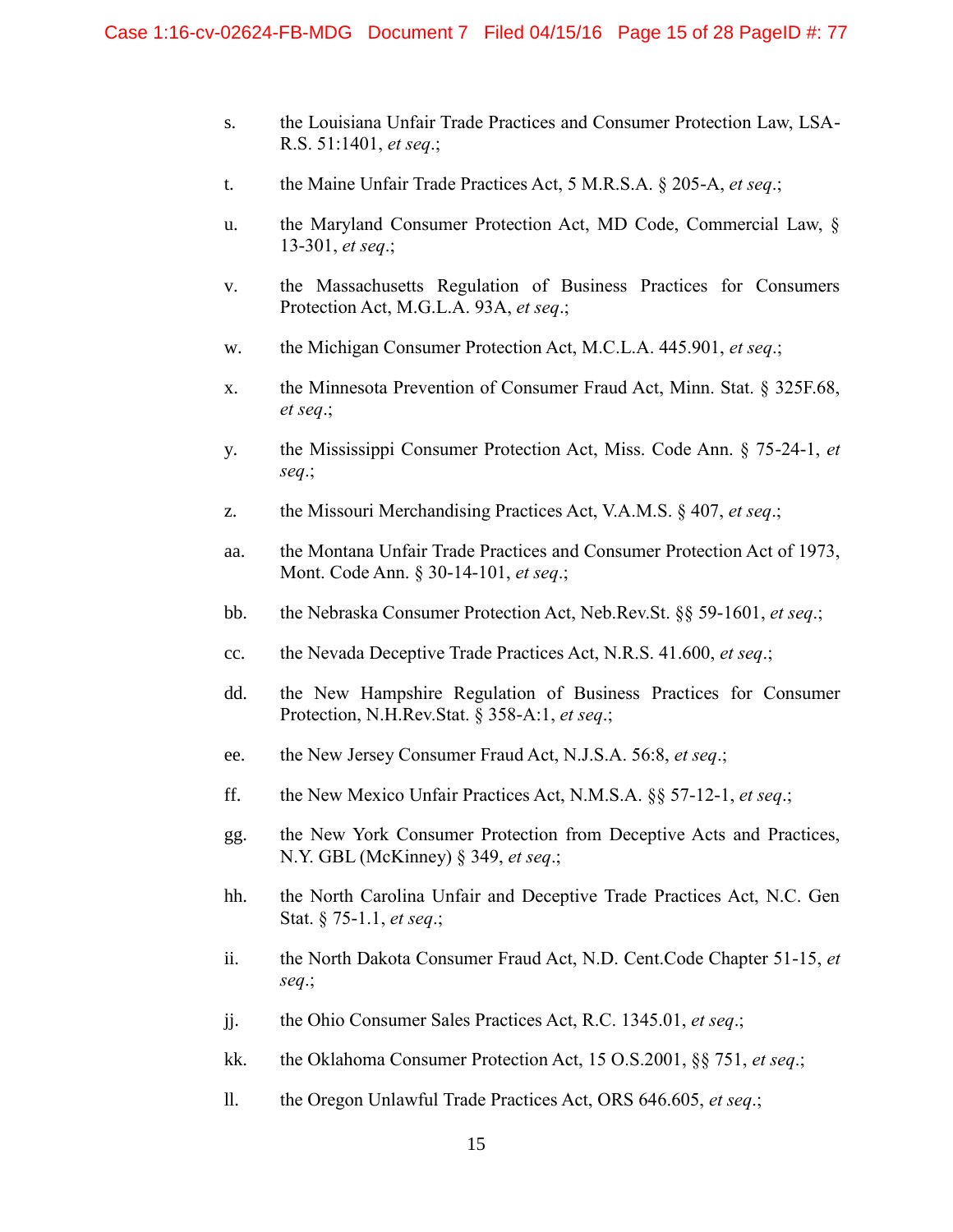- mm. the Pennsylvania Unfair Trade Practices and Consumer Protection Law, 73 P.S. § 201-1, *et seq*.;
- nn. the Rhode Island Deceptive Trade Practices Act, G.L.1956 § 6-13.1- 5.2(B), *et seq*.;
- oo. the South Carolina Unfair Trade Practices Act, SC Code 1976, §§ 39-5-10, *et seq*.;
- pp. the South Dakota Deceptive Trade Practices and Consumer Protection Act, SDCL § 37-24-1, *et seq*.;
- qq. the Tennessee Consumer Protection Act, T.C.A. § 47-18-101, *et seq*.;
- rr. the Texas Deceptive Trade Practices-Consumer Protection Act, V.T.C.A., Bus. & C. § 17.41, *et seq*.;
- ss. the Utah Consumer Sales Practices Act, UT ST § 13-11-1, *et seq*.;
- tt. the Vermont Consumer Fraud Act, 9 V.S.A. § 2451, *et seq*.;
- uu. the Virginia Consumer Protection Act of 1977, VA ST § 59.1-196, *et seq*.;
- vv. the Washington Consumer Protection Act, RCWA 19.86.010, *et seq*.;
- ww. the West Virginia Consumer Credit And Protection Act, W.Va.Code § 46A-1-101, *et seq*.;
- xx. the Wisconsin Deceptive Trade Practices Act, WIS.STAT. § 100.18, *et seq*.; and
- yy. the Wyoming Consumer Protection Act, WY ST § 40-12-101, *et seq*.
- 71. Algal-900 DHA is a consumer good.

72. As set forth above, Defendant engaged in unfair or deceptive acts or practices when, in marketing and selling Algal-900 DHA, Defendant misrepresents that Algal-900 DHA can improve adult memory and brain functions and has been clinically proven to do so.

73. Defendant further misrepresents the quality and effect of Algal-900 DHA by failing to include the disclaimer required by the FDA and the Code of Federal Regulations.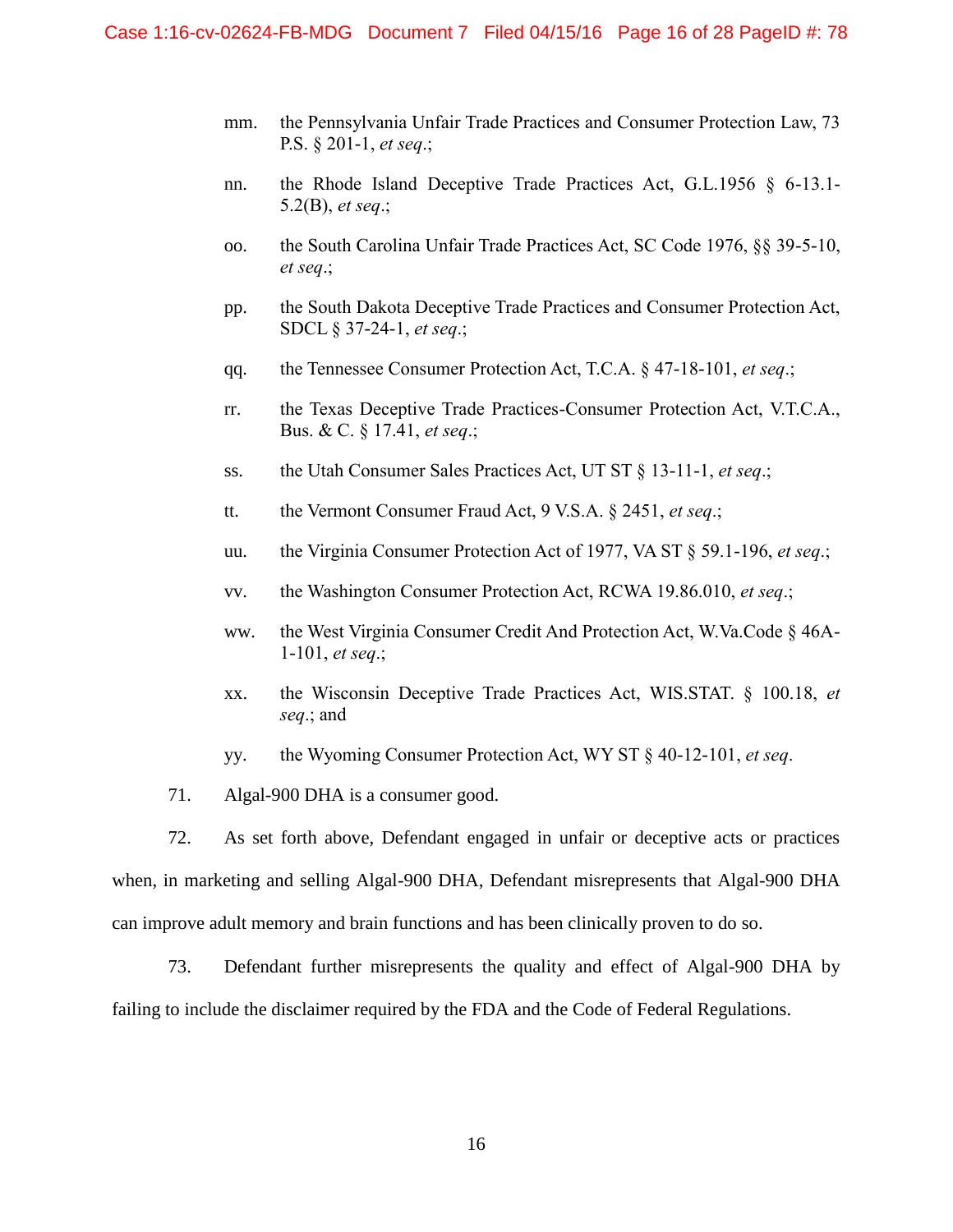### Case 1:16-cv-02624-FB-MDG Document 7 Filed 04/15/16 Page 17 of 28 PageID #: 79

74. Defendant intended that Plaintiff and the members of the Class rely upon Defendant's misrepresentations and omissions concerning the quality, characteristics, and reliability of Algal-900 DHA.

75. Defendant's misrepresentations and omissions possess the tendency or capacity to mislead and create the likelihood of deception.

76. Defendant's actions are unfair business practices because they offend an established public policy and are immoral, unethical, oppressive, unscrupulous, and substantially injurious to consumers.

77. The above-described deceptive and unfair acts and practices were used or employed in the conduct of trade or commerce, namely, the marketing, sale, and distribution of Algal-900 DHA to Plaintiff and Class members.

78. Defendants' aforementioned misrepresentations and omissions were made in the course of Defendant's business relative to operating CVS stores, and Defendant continues to make the aforementioned misrepresentations and omissions.

79. Plaintiff and Class members reasonably relied on Defendant's misrepresentations and omissions when they purchased Algal-900 DHA, and they purchased the product based on Defendant's misrepresentations and omissions.

80. Acting as reasonable consumers, had Plaintiff and Class members been aware of the true facts regarding Algal-900 DHA, they would have declined to purchase Algal-900 DHA. The only reason a consumer would purchase Algal-900 DHA is to improve adult memory and brain function. This product is worthless, because it does not do so.

81. As such, Plaintiff and Class members suffered injuries in fact  $-i.e.,$  the loss of the money they paid for Algal-900 DHA.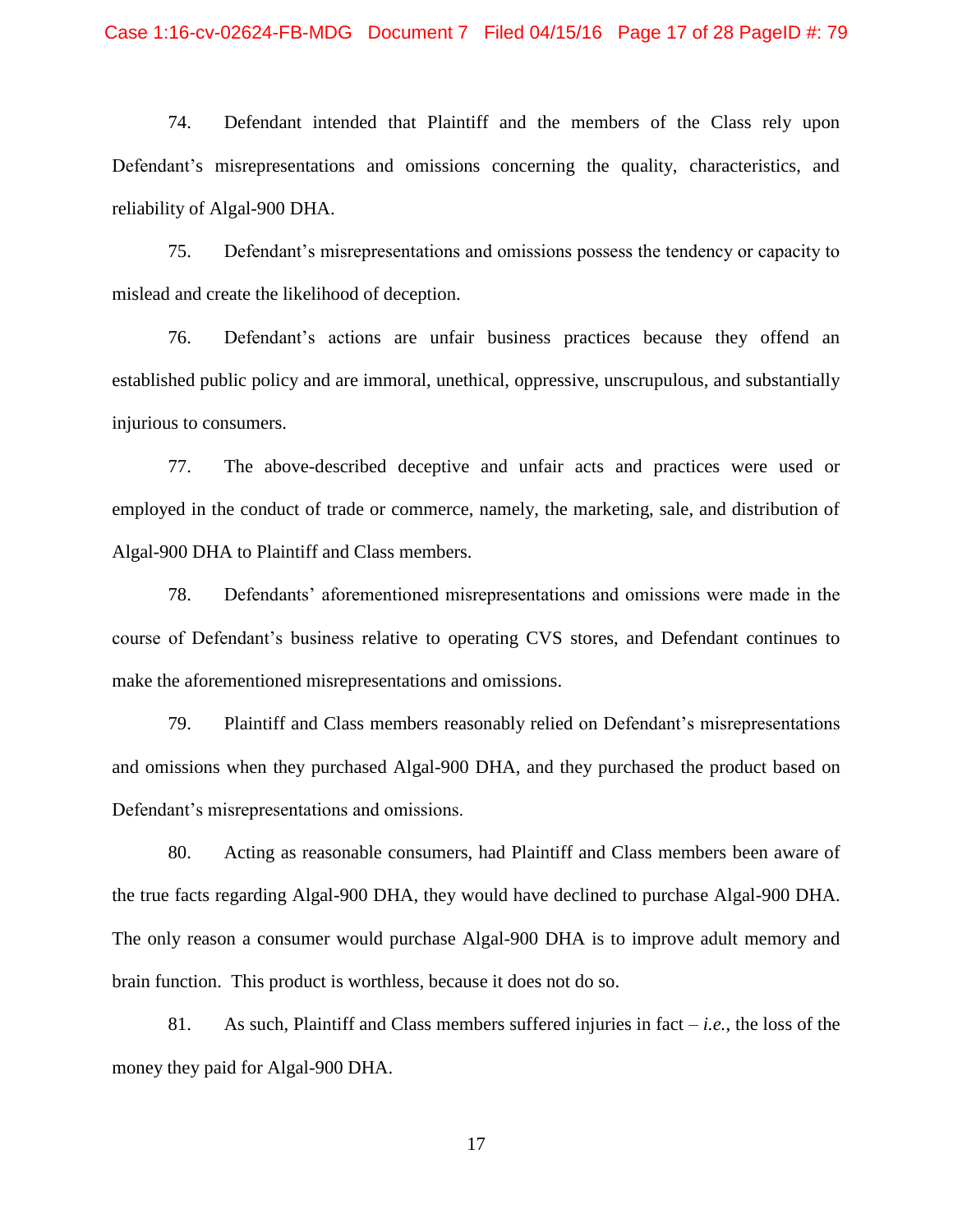82. As a direct and proximate result of Defendant's unfair and deceptive acts or practices, Plaintiff and members of the Class suffered damages by purchasing Algal-900 DHA because they would not have purchased Algal-900 DHA*.* 

### **PRAYER FOR RELIEF**

WHEREFORE, Plaintiff MARIO ALIANO, individually, and on behalf of the Class,

prays for an Order as follows:

- A. Finding that this action satisfies the prerequisites for maintenance as a class action set forth in Fed. R. Civ. P. Rule 23, and certifying the Class defined herein;
- B. Designating Plaintiff as representative of the Class and his undersigned counsel as Class Counsel;
- C. Entering judgment in favor of Plaintiff and the Class and against Defendant;
- D. Enjoining Defendant from making false representations and omissions concerning Algal-900 DHA that will be sold to customers;
- E. Awarding Plaintiff and the Class damages equal to the amount of actual damages that they sustained;
- F. Awarding Plaintiff and the Class attorneys' fees and costs, including interest thereon, as allowed or required by law; and
- G. Granting all such further and other relief as the Court deems just and appropriate.

### **COUNT III (on Behalf of the Nationwide Class) Fraud**

83. Plaintiff repeats and re-alleges the allegations in Paragraphs 1-48 with the same

force and effect as though fully set forth herein.

84. The elements of a cause of action for fraud are: "(1) a false statement of material

fact; (2) defendant's knowledge that the statement was false; (3) defendant's intent that the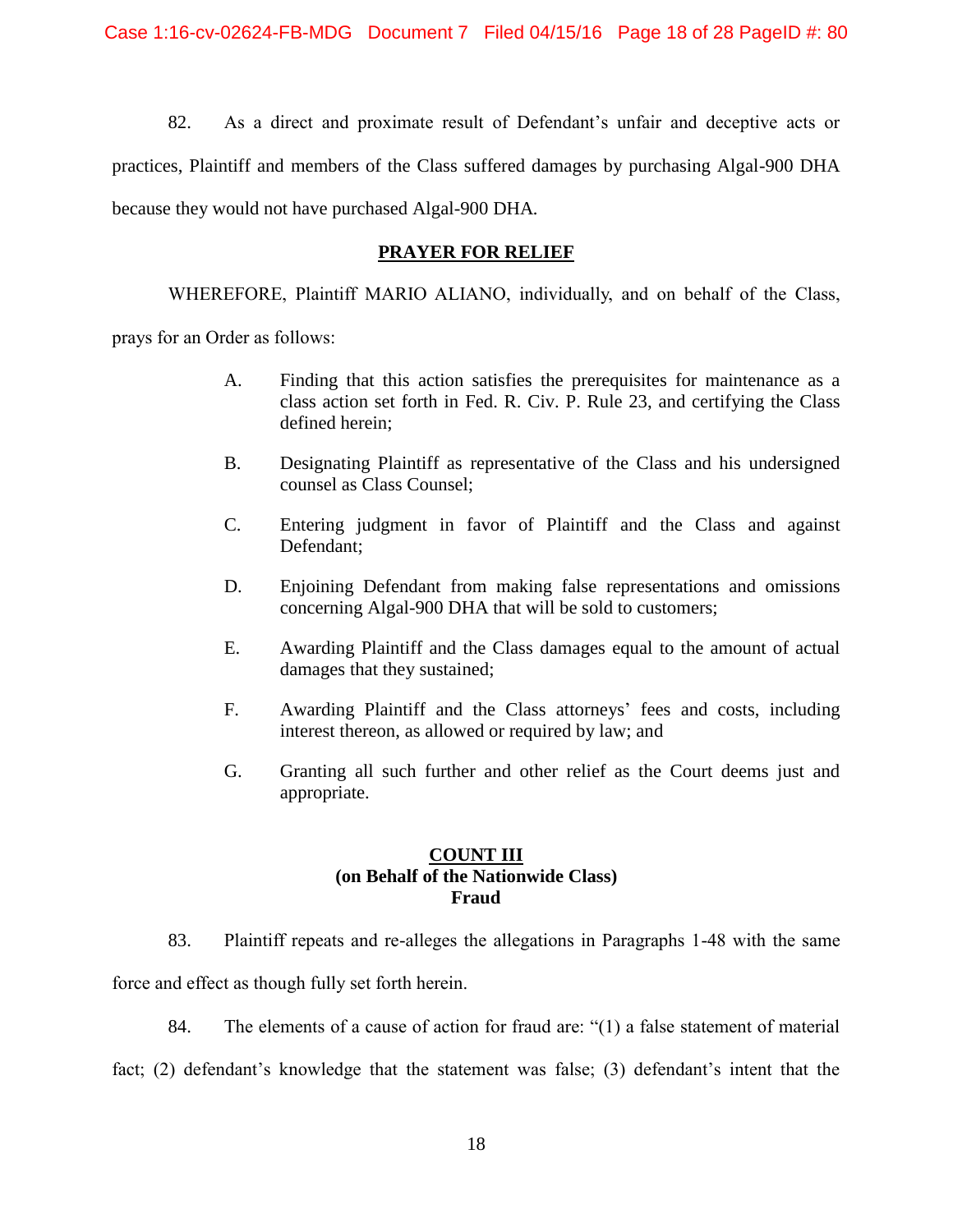### Case 1:16-cv-02624-FB-MDG Document 7 Filed 04/15/16 Page 19 of 28 PageID #: 81

statement induce the plaintiff to act; (4) plaintiff's reliance upon the truth of the statement; and (5) plaintiff's damages resulting from reliance on the statement." *Connick v. Suzuki Motor Co.*, 174 Ill.2d 482, 496 (1996) (citing *Bd. of Educ. of City of Chicago v. A, C & S, Inc.*, 131 Ill.2d 428, 452 (1989)).

85. Defendant made false statements of material fact through its advertising for Algal-900 DHA. Defendant misrepresented, and continues to misrepresent, that Algal-900 DHA can improve adult memory and brain functions and has been clinically proven to do so.

86. Defendant's misrepresented facts that Algal-900 DHA can improve adult memory and brain functions and has been clinically proven to do so are material facts.

87. The fact that clinical studies have shown that DHA has no positive effect on memory, the fact that several clinical studies found that DHA has no positive effect on adult memory and brain functions, the fact that Defendant's alleged clinical support that DHA can improve memory is based solely on the MIDAS Study, the fact that the FTC found that the MIDAS Study does not actually show that DHA improves memory, and the fact that the FTC enjoined companies from misrepresenting that the MIDAS Study clinically shows that DHA improves adult memory are all facts that Defendant has actively concealed.

88. Defendant further misrepresents material facts by failing to include the disclaimer required by the FDA and the Code of Federal Regulations.

89. Defendant knew that it had no reasonable basis to represent that Algal-900 DHA could improve adult memory or that it has been clinically proven to do so. Defendant knew that several clinical studies found that DHA had no positive effect on memory. Defendant knew that it was unreasonable to rely on the MIDAS Study because the FTC found that the MIDAS Study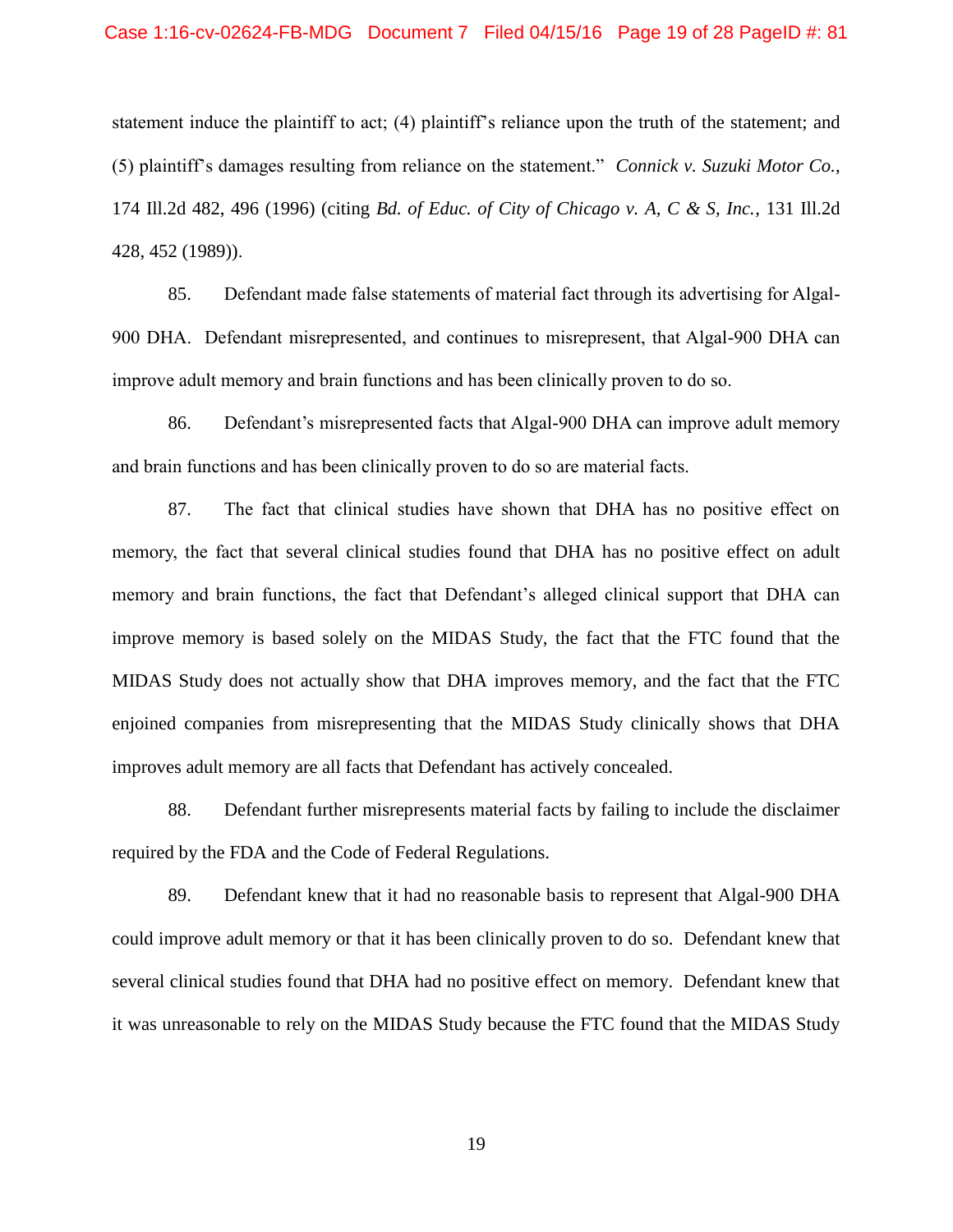#### Case 1:16-cv-02624-FB-MDG Document 7 Filed 04/15/16 Page 20 of 28 PageID #: 82

does "not reveal any improvement in working memory" and that "clinical-proof claims [based on the MIDAS Study] are false and misleading."

90. Defendant affirmatively misrepresented and actively concealed material facts regarding Algal-900 DHA with the intent that Plaintiff and the members of the Class rely on its misrepresentations and omissions and purchase Algal-900 DHA.

91. Acting as reasonable consumers, Plaintiff and Class members were unaware of these misrepresented and omitted material facts, and if they had been aware of the truth, Plaintiff and Class members would not have purchased Algal-900 DHA. The only reason a consumer would purchase Algal-900 DHA is to improve adult memory and brain function. This product is worthless, because it does not do so.

92. It was reasonable for Plaintiff and the Class to rely on Defendant's misrepresentations and omissions and believe that Algal-900 DHA could improve adult memory and brain function, and that DHA had been clinically proven to improve adult memory and brain function, and they purchased the product based on Defendant's misrepresentations and omissions.

93. As such, Plaintiff and Class members suffered injuries in fact – *i.e.*, the loss of the money that they paid for Algal-900 DHA.

94. As a direct and proximate result of Defendant's fraud, Plaintiff and members of the Class suffered damages by purchasing Algal-900 DHA because they would not have purchased Algal-900 DHA.

#### **PRAYER FOR RELIEF**

WHEREFORE, Plaintiff MARIO ALIANO, individually, and on behalf of the Class, prays for an Order as follows: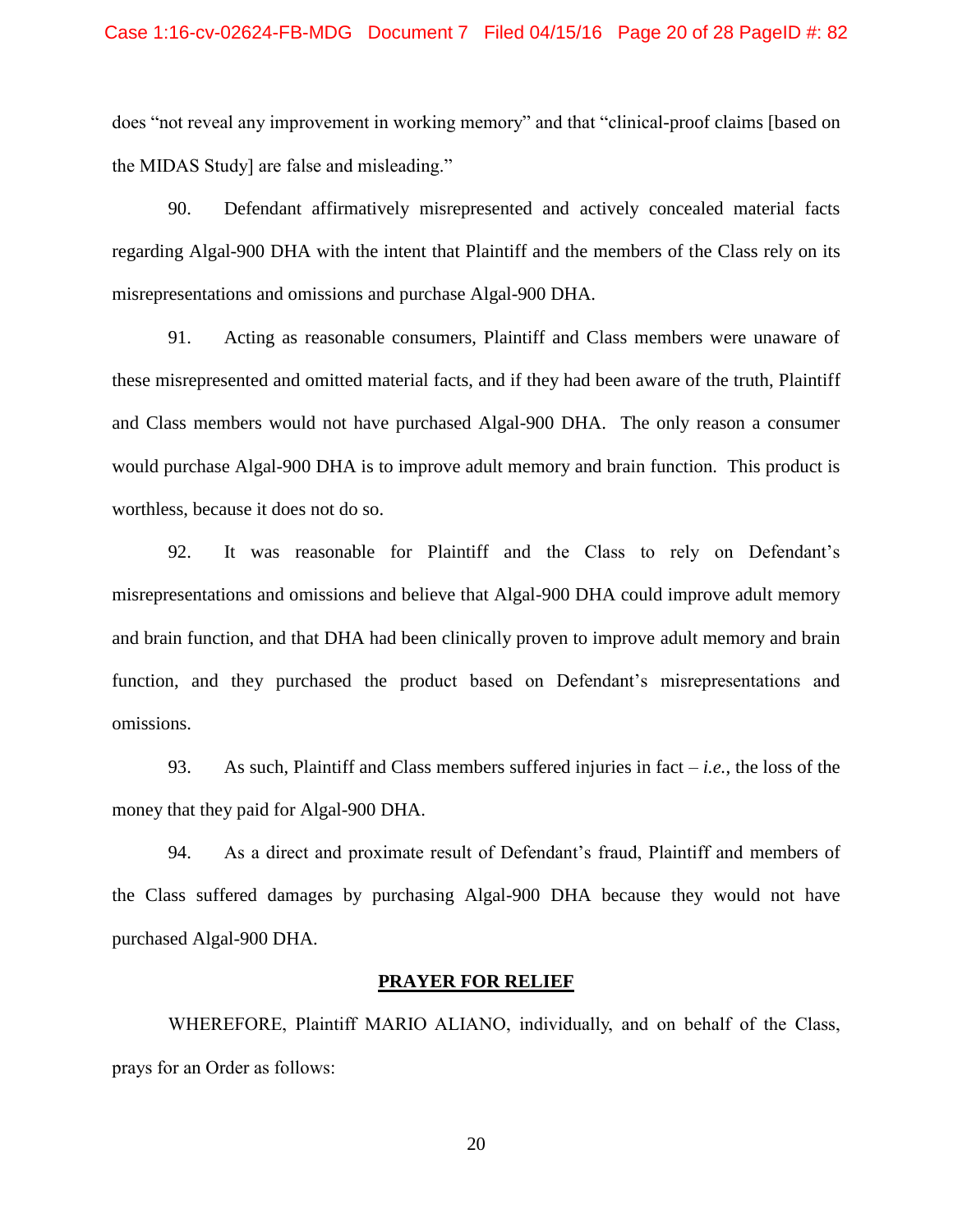- A. Finding that this action satisfies the prerequisites for maintenance as a class action set forth in Fed. R. Civ. P. Rule 23, and certifying the Class defined herein;
- B. Designating Plaintiff as representative of the Class and his undersigned counsel as Class Counsel;
- C. Entering judgment in favor of Plaintiff and the Class and against Defendant;
- D. Enjoining Defendant from making false representations and omissions concerning Algal-900 DHA that will be sold to customers;
- E. Awarding Plaintiff and the Class damages equal to the amount of actual damages that they sustained;
- F. Awarding Plaintiff and the Class attorneys' fees and costs, including interest thereon, as allowed or required by law; and
- G. Granting all such further and other relief as the Court deems just and appropriate.

### **COUNT IV (On Behalf of the Nationwide Class) Fraudulent Misrepresentation**

95. Plaintiff repeats and re-alleges the allegations in Paragraphs 1-48 with the same force and effect as though fully set forth herein.

96. To succeed on a claim of fraudulent misrepresentation, a plaintiff "must establish the following elements: (1) a false statement of material fact; (2) known or believed to be false by the person making it; (3) an intent to induce the plaintiff to act; (4) action by the plaintiff in justifiable reliance on the truth of the statement; and (5) damage to the plaintiff resulting from such reliance." *Doe v. Dilling*, 228 Ill.2d 324, 342-43 (2008) (internal citations omitted).

97. Defendant made false statements of material fact through its advertising for Algal-900 DHA. Defendant misrepresented, and continues to misrepresent, that Algal-900 DHA can improve adult memory and brain functions and has been clinically proven to do so.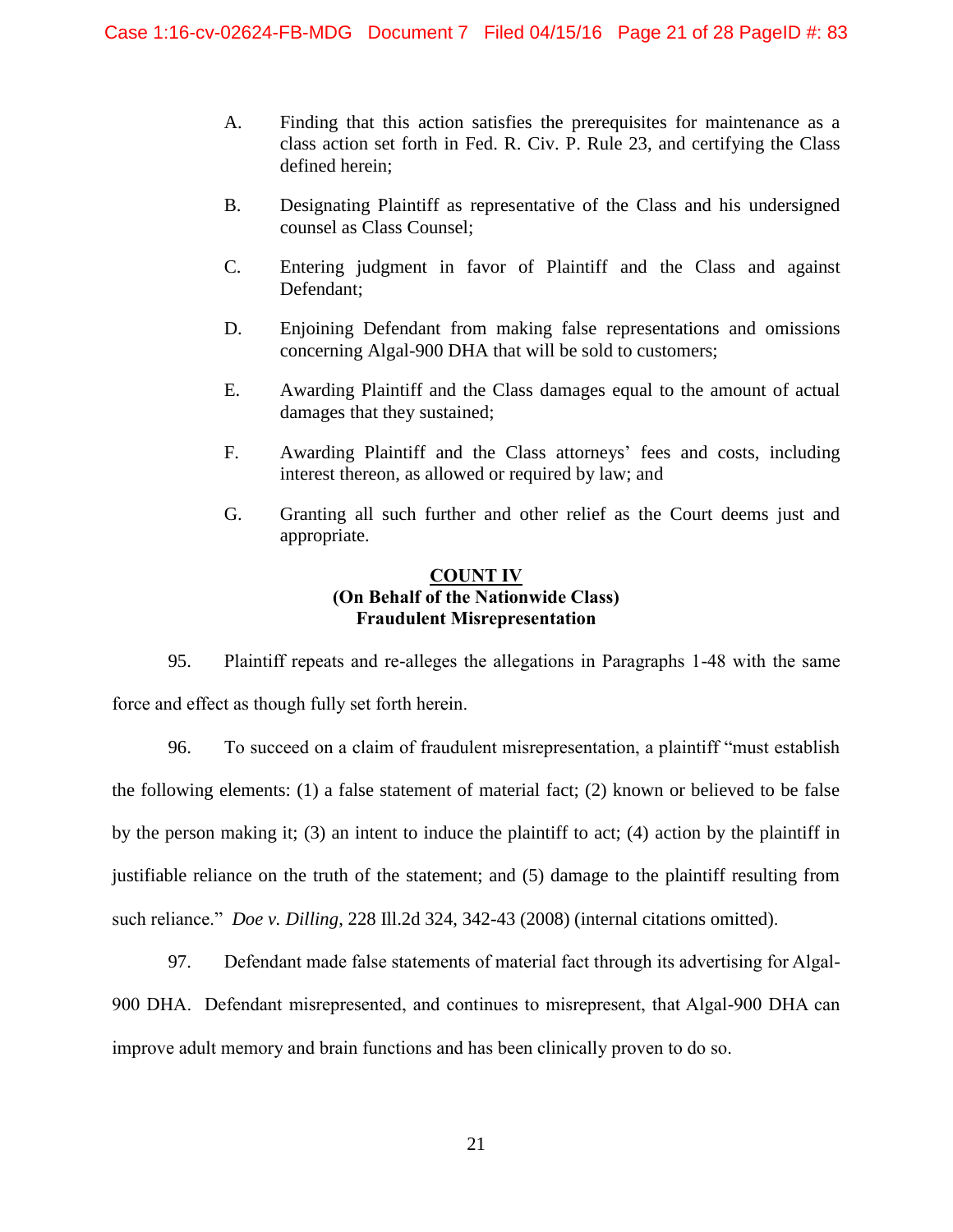#### Case 1:16-cv-02624-FB-MDG Document 7 Filed 04/15/16 Page 22 of 28 PageID #: 84

98. Defendant's misrepresented facts that Algal-900 DHA can improve adult memory and brain functions and has been clinically proven to do so are material facts.

99. The fact that clinical studies have shown that DHA has no positive effect on memory, the fact that several clinical studies found that DHA has no positive effect on adult memory and brain functions, the fact that Defendant's alleged clinical support that DHA can improve memory is based solely on the MIDAS Study, the fact that the FTC found that the MIDAS Study does not actually show that DHA improves memory, and the fact that the FTC enjoined companies from misrepresenting that the MIDAS Study clinically shows that DHA improves adult memory are all facts that Defendant has actively concealed.

100. Defendant further misrepresents material facts by failing to include the disclaimer required by the FDA and the Code of Federal Regulations.

101. Defendant knew that it had no reasonable basis to represent that Algal-900 DHA could improve adult memory and brain function or that it has been clinically proven to do so. Defendant knew that several clinical studies found that DHA had no positive effect on memory. Defendant knew that it was unreasonable to rely on the MIDAS Study because the FTC found that the MIDAS Study does "not reveal any improvement in working memory" and that "clinical-proof claims [based on the MIDAS Study] are false and misleading."

102. Defendant affirmatively misrepresented and actively concealed material facts regarding Algal-900 DHA with the intent that Plaintiff and the members of the Class rely on its misrepresentations and omissions and purchase Algal-900 DHA.

103. Acting as reasonable consumers, Plaintiff and Class members were unaware of these misrepresented and omitted material facts, and if they had been aware of the truth, Plaintiff and Class members would not have purchased Algal-900 DHA. The only reason a consumer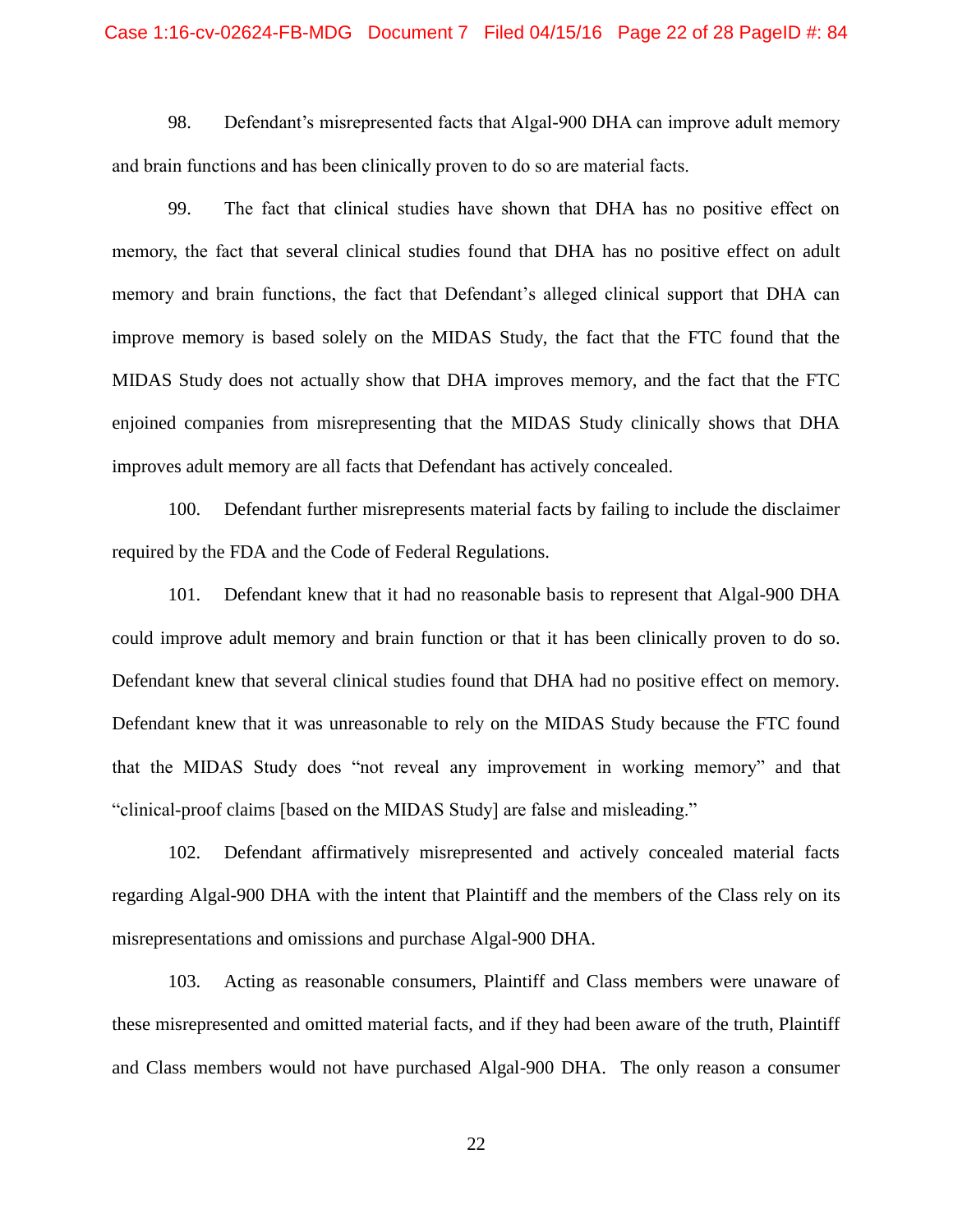would purchase Algal-900 DHA is to improve adult memory and brain function. This product is worthless, because it does not do so.

104. It was reasonable for Plaintiff and the Class to rely on Defendant's misrepresentations and omissions and believe that Algal-900 DHA could improve adult memory and brain function, and that DHA had been clinically proven to improve adult memory and brain function, and they purchased the product based on Defendant's misrepresentations and omissions.

105. As such, Plaintiff and Class members suffered injuries in fact – *i.e.*, the loss of the money that they paid for Algal-900 DHA.

106. As a direct and proximate result of Defendant's fraudulent misrepresentation, Plaintiff and members of the Class suffered damages by purchasing Algal-900 DHA because they would not have purchased Algal-900 DHA.

### **PRAYER FOR RELIEF**

WHEREFORE, Plaintiff MARIO ALIANO, individually, and on behalf of the Class, prays for an Order as follows:

- A. Finding that this action satisfies the prerequisites for maintenance as a class action set forth in Fed. R. Civ. P. Rule 23, and certifying the Class defined herein;
- B. Designating Plaintiff as representative of the Class and his undersigned counsel as Class Counsel;
- C. Entering judgment in favor of Plaintiff and the Class and against Defendant;
- D. Enjoining Defendant from making false representations and omissions concerning Algal-900 DHA that will be sold to customers;
- E. Awarding Plaintiff and the Class damages equal to the amount of actual damages that they sustained;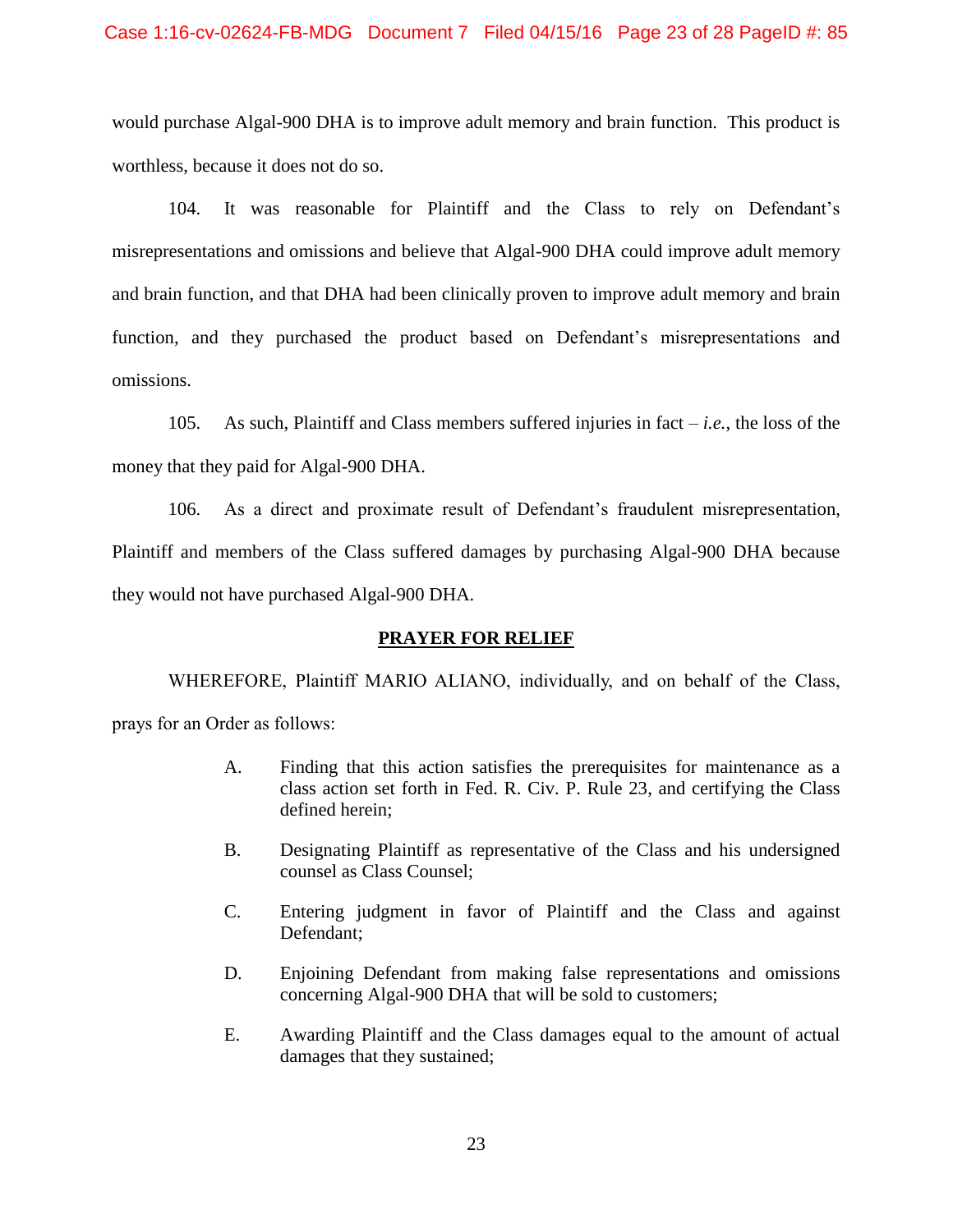- F. Awarding Plaintiff and the Class attorneys' fees and costs, including interest thereon, as allowed or required by law; and
- G. Granting all such further and other relief as the Court deems just and appropriate.

### **COUNT V (on Behalf of the Nationwide Class) Unjust Enrichment**

107. Plaintiff repeats and re-alleges the allegations in Paragraphs 1-48 with the same force and effect as though fully set forth herein.

108. When a specific contract does not govern the relationship of the parties, and, therefore, no adequate remedy at law is applicable, an equitable remedy under a theory of unjust enrichment is available. *Guinn v. Hoskins Chevrolet*, 361 Ill.App.3d 575, 604 (1st Dist. 2005) (internal citations omitted).

109. Unjust enrichment "is a condition that may be brought about by unlawful or improper conduct as defined by law[.]" *Gagnon v. Schickel*, 2012 IL App (1st) 120645, ¶ 25 (quoting *Martis v. Grinnell Mutual Reinsurance Co.,* 388 Ill.App.3d 1017, 1024 (3rd Dist. 2009); *Alliance Acceptance Co. v. Yale Insurance Agency, Inc.,* 271 Ill.App.3d 483, 492 (1st Dist. 1995)).

110. To prevail on a claim of unjust enrichment, a plaintiff must prove: (1) "that the defendant has unjustly retained a benefit to the plaintiff's detriment," and (2) "that defendant's retention of the benefit violates the fundamental principles of justice, equity, and good conscience." *Cleary v. Philip Morris Inc.,* 656 F.3d 511, 518 (7th Cir.2011) (quoting *HPI Health Care Servs., Inc. v. Mt. Vernon Hosp., Inc.,* 131 Ill.2d 145, 160 (1989)).

111. Plaintiff and members of the Class paid a retail price for Algal-900 DHA believing that Algal-900 DHA could improve adult memory and brain functions and had been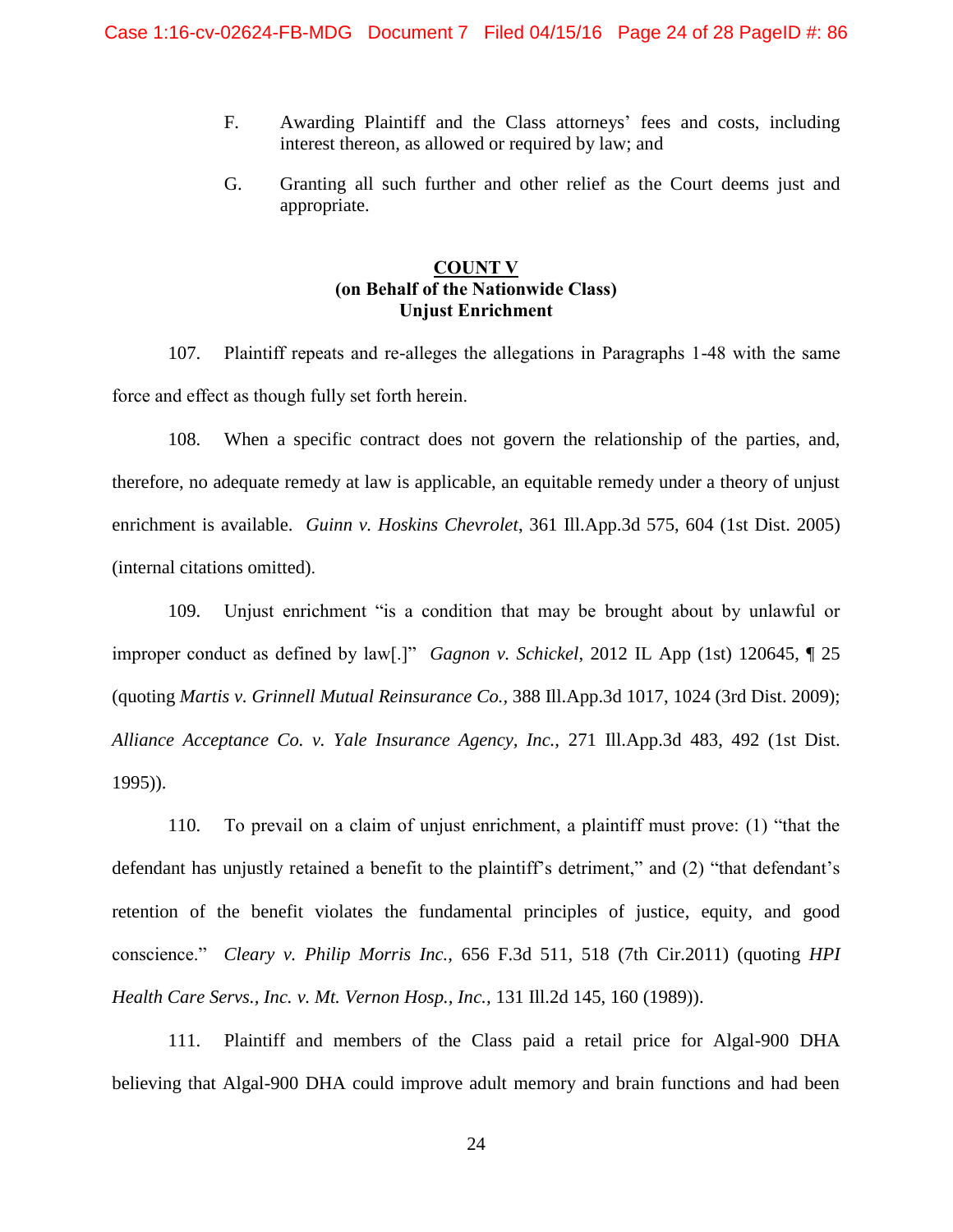#### Case 1:16-cv-02624-FB-MDG Document 7 Filed 04/15/16 Page 25 of 28 PageID #: 87

clinically proven to do so. However, substantial scientific evidence shows that Algal-900 DHA has no positive effect on adult memory and brain function.

112. Defendant has unjustly received and retained a benefit at the expense of Plaintiff and the Class because Defendant unlawfully acquired its profits for Algal-900 DHA appreciating and knowing that the Algal-900 DHA could not improve adult memory and brain function, as Defendant's misrepresentations led consumers to believe.

113. Defendant has acquired and retained money belonging to Plaintiff and the Class as a result of its wrongful conduct, to wit: Defendant's misrepresentations that DHA can improve adult memory and brain function and has been clinically proven to do so, and Defendant's failure to include the disclaimer required by the FDA and the Code of Federal Regulations. Each individual sale of Algal-900 DHA nets Defendant profit at the expense of the consumer.

114. Acting as reasonable consumers, Plaintiff and the Class were unaware of these misrepresented material facts, and they would not have purchased Algal-900 DHA. The only reason a consumer would purchase Algal-900 DHA is to improve adult memory and brain function. This product is worthless, because it does not do so.

115. Plaintiff and the members of the Class purchased Algal-900 DHA based on Defendant's misrepresentations and omissions.

116. Plaintiff and the members of the Class have suffered damages as a direct result of Defendant's conduct in the form of the money they paid for the product.

117. Defendant's retention of the benefit violates the fundamental principles of justice, equity, and good conscience because Defendant misled Plaintiff and the Class into falsely believing that Algal-900 DHA can improve adult memory and brain function and has been clinically proven to do so.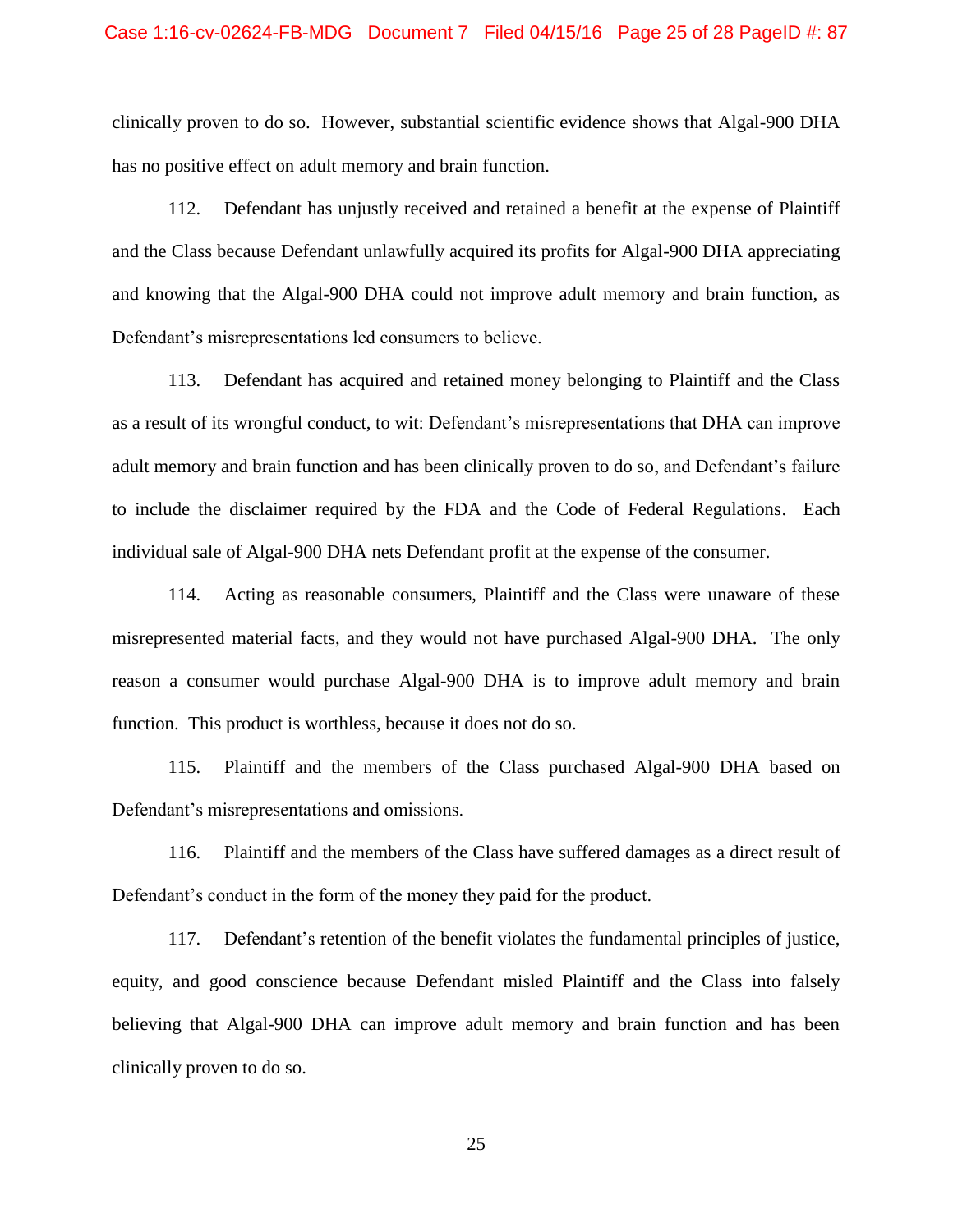118. Under the principles of equity, Defendant should not be allowed to keep the money belonging to Plaintiff and the members of the Class because Defendant has unjustly received it as a result of Defendant's unlawful actions described herein.

119. Plaintiff, individually and on behalf of the Class, seeks restitution for Defendant's unlawful conduct, as well as interest and attorneys' fees and costs.

### **PRAYER FOR RELIEF**

WHEREFORE, Plaintiff MARIO ALIANO, individually, and on behalf of the Class,

prays for an Order as follows:

- A. Finding that this action satisfies the prerequisites for maintenance as a class action set forth in Fed. R. Civ. P. Rule 23, and certifying the Class defined herein;
- B. Designating Plaintiff as representative of the Class and his undersigned counsel as Class Counsel;
- C. Entering judgment in favor of Plaintiff and the Class and against Defendant;
- D. Enjoining Defendant from making false representations and omissions concerning Algal-900 DHA that will be sold to customers;
- E. Awarding Plaintiff and the Class damages equal to the amount of actual damages that they sustained;
- F. Awarding Plaintiff and the Class attorneys' fees and costs, including interest thereon, as allowed or required by law; and
- G. Granting all such further and other relief as the Court deems just and appropriate.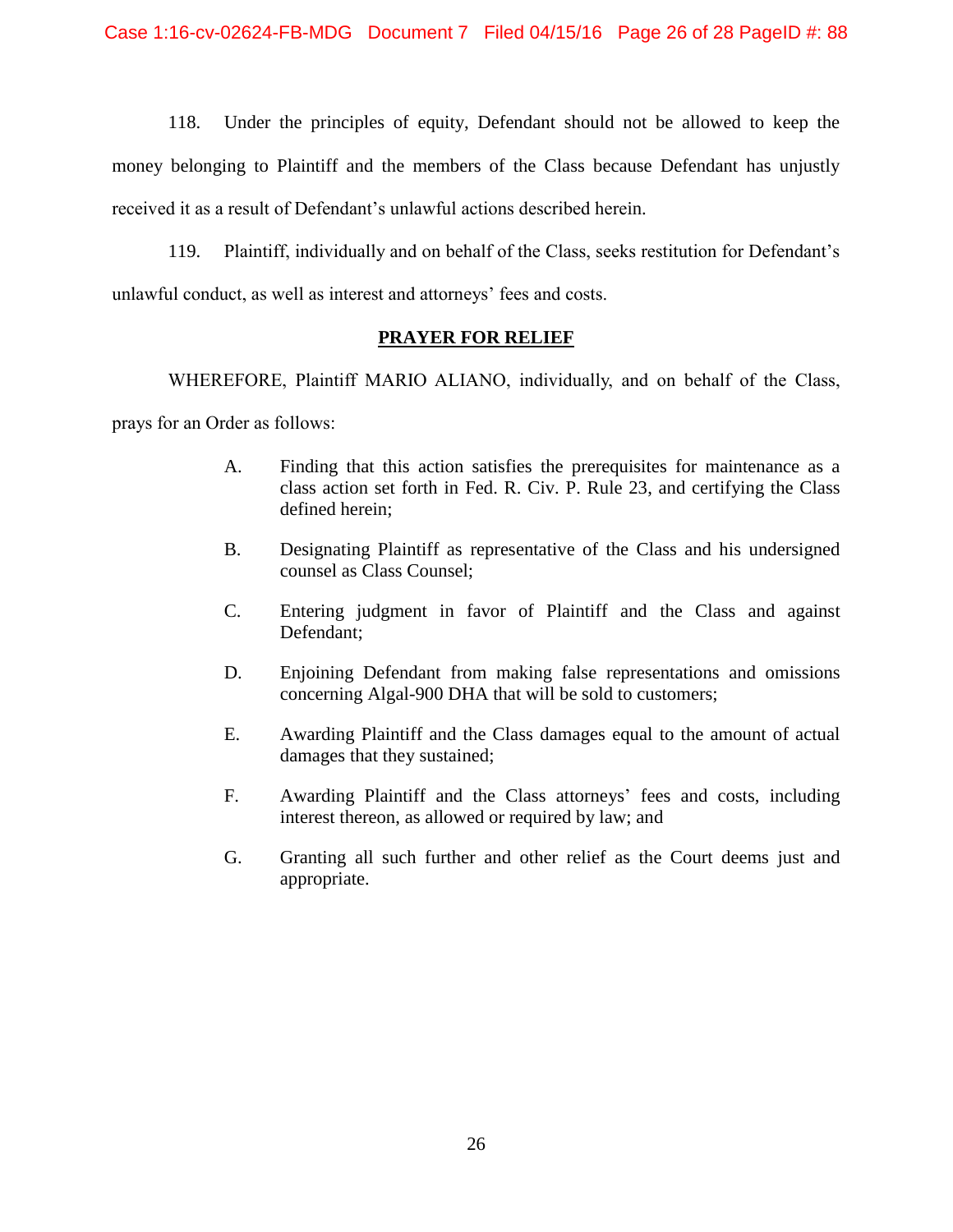Case 1:16-cv-02624-FB-MDG Document 7 Filed 04/15/16 Page 27 of 28 PageID #: 89

### **JURY DEMAND**

Plaintiff demands a trial by jury on all counts so triable.

Plaintiff MARIO ALIANO, individually, and on behalf of all others similarly situated,

By: s/ Thomas A. Zimmerman, Jr. Thomas A. Zimmerman, Jr. *tom@attorneyzim.com* Amelia S. Newton *amy@attorneyzim.com* Sharon A. Harris *sharon@attorneyzim.com* Jordan M. Rudnick *jordan@attorneyzim.com* Matthew C. De Re *matt@attorneyzim.com* Nickolas J. Hagman *nick@attorneyzim.com* Maebetty Kirby *maebetty@attorneyzim.com* ZIMMERMAN LAW OFFICES, P.C. 77 W. Washington Street, Suite 1220 Chicago, Illinois 60602 (312) 440-0020 telephone (312) 440-4180 facsimile www.attorneyzim.com

Counsel for the Plaintiff and Class